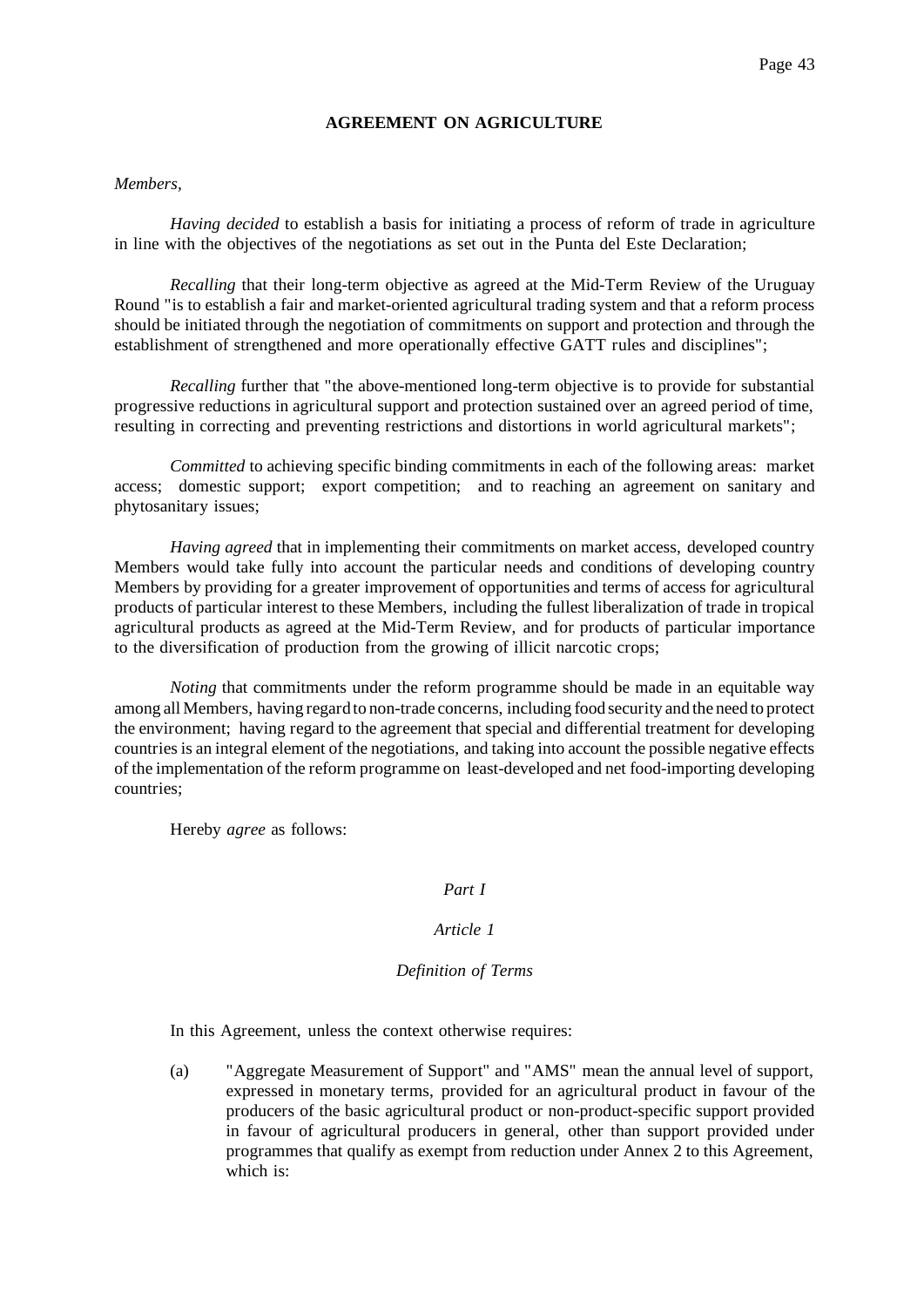- (i) with respect to support provided during the base period, specified in the relevant tables of supporting material incorporated by reference in Part IV of a Member's Schedule; and
- (ii) with respect to support provided during any year of the implementation period and thereafter, calculated in accordance with the provisions of Annex 3 of this Agreement and taking into account the constituent data and methodology used in the tables of supporting material incorporated by reference in Part IV of the Member's Schedule;
- (b) "basic agricultural product" in relation to domestic support commitments is defined asthe product as close as practicable to the point of firstsale asspecified in a Member's Schedule and in the related supporting material;
- (c) "budgetary outlays" or "outlays" includes revenue foregone;
- (d) "Equivalent Measurement of Support" means the annual level of support, expressed in monetary terms, provided to producers of a basic agricultural product through the application of one or more measures, the calculation of which in accordance with the AMS methodology is impracticable, other than support provided under programmes that qualify as exempt from reduction under Annex 2 to this Agreement, and which is:
	- (i) with respect to support provided during the base period, specified in the relevant tables of supporting material incorporated by reference in Part IV of a Member's Schedule; and
	- (ii) with respect to support provided during any year of the implementation period and thereafter, calculated in accordance with the provisions of Annex 4 of this Agreement and taking into account the constituent data and methodology used in the tables of supporting material incorporated by reference in Part IV of the Member's Schedule;
- (e) "export subsidies" refers to subsidies contingent upon export performance, including the export subsidies listed in Article 9 of this Agreement;
- (f) "implementation period" means the six-year period commencing in the year 1995, except that, for the purposes of Article 13, it means the nine-year period commencing in 1995;
- (g) "market access concessions" includes all market access commitments undertaken pursuant to this Agreement;
- (h) "Total Aggregate Measurement of Support" and "Total AMS" mean the sum of all domestic support provided in favour of agricultural producers, calculated as the sum of all aggregate measurements of support for basic agricultural products, all non-productspecific aggregate measurements of support and all equivalent measurements of support for agricultural products, and which is:
	- (i) with respect to support provided during the base period (i.e. the "Base Total AMS") and the maximum support permitted to be provided during any year of the implementation period or thereafter (i.e. the "Annual and Final Bound Commitment Levels"), as specified in Part IV of a Member's Schedule; and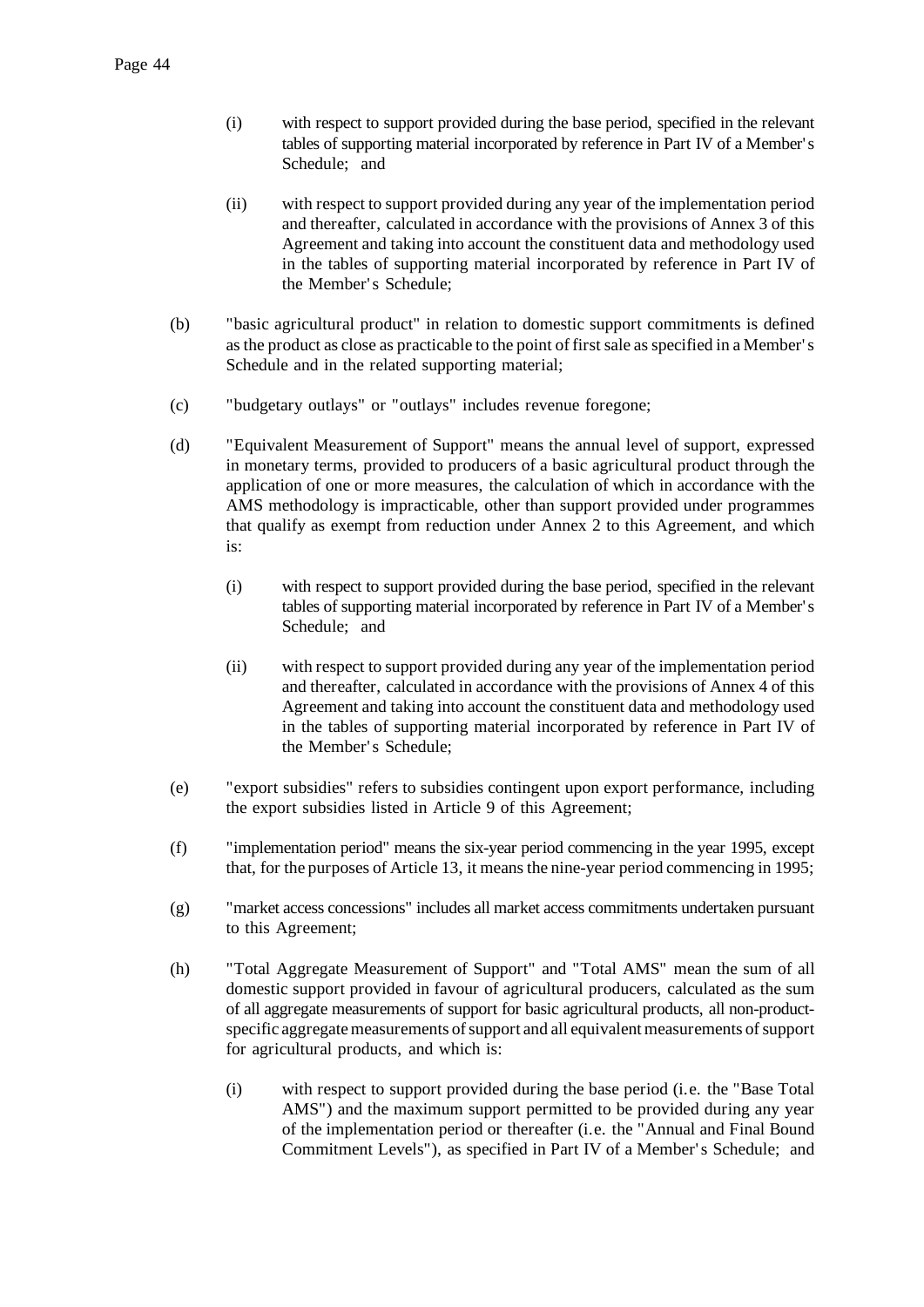- (ii) with respect to the level of support actually provided during any year of the implementation period and thereafter (i.e. the "Current Total AMS"), calculated in accordance with the provisions of this Agreement, including Article 6, and with the constituent data and methodology used in the tables of supporting material incorporated by reference in Part IV of the Member's Schedule;
- (i) "year" in paragraph (f) above and in relation to the specific commitments of a Member refers to the calendar, financial or marketing year specified in the Schedule relating to that Member.

# *Article 2*

# *Product Coverage*

This Agreement applies to the products listed in Annex 1 to this Agreement, hereinafter referred to as agricultural products.

# *Part II*

# *Article 3*

### *Incorporation of Concessions and Commitments*

1. The domestic support and export subsidy commitments in Part IV of each Member's Schedule constitute commitments limiting subsidization and are hereby made an integral part of GATT 1994.

2. Subject to the provisions of Article 6, a Member shall not provide support in favour of domestic producers in excess of the commitment levels specified in Section I of Part IV of its Schedule.

3. Subject to the provisions of paragraphs 2(b) and 4 of Article 9, a Member shall not provide export subsidies listed in paragraph 1 of Article 9 in respect of the agricultural products or groups of products specified in Section II of Part IV of its Schedule in excess of the budgetary outlay and quantity commitment levels specified therein and shall not provide such subsidies in respect of any agricultural product not specified in that Section of its Schedule.

### *Part III*

### *Article 4*

### *Market Access*

1. Market access concessions contained in Schedules relate to bindings and reductions of tariffs, and to other market access commitments as specified therein.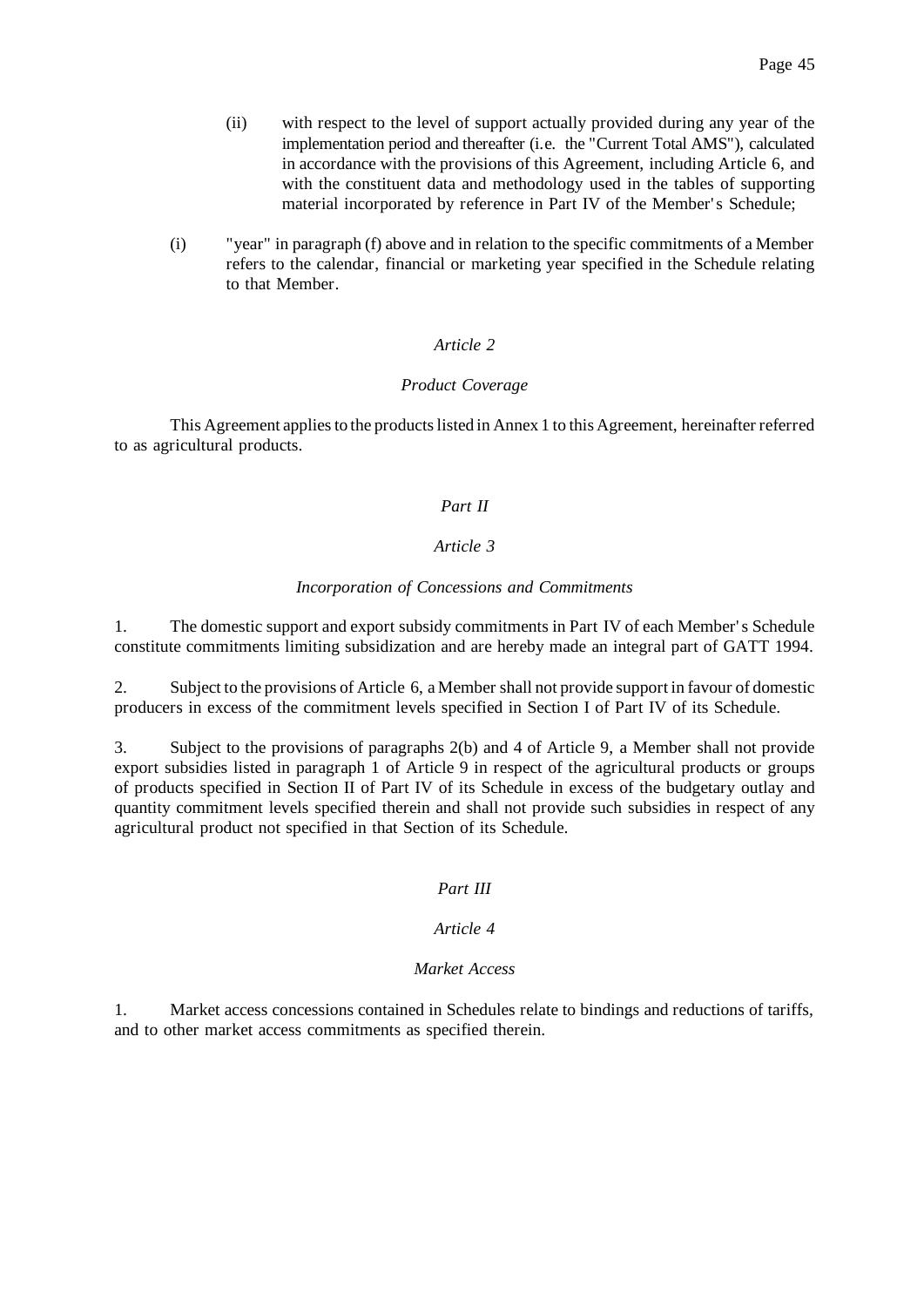2. Members shall not maintain, resort to, or revert to any measures of the kind which have been required to be converted into ordinary customs duties<sup>1</sup>, except as otherwise provided for in Article 5 and Annex 5.

### *Article 5*

### *Special Safeguard Provisions*

1. Notwithstanding the provisions of paragraph 1(b) of Article II of GATT 1994, any Member may take recourse to the provisions of paragraphs 4 and 5 below in connection with the importation of an agricultural product, in respect of which measures referred to in paragraph 2 of Article 4 of this Agreement have been converted into an ordinary customs duty and which is designated in its Schedule with the symbol "SSG" as being the subject of a concession in respect of which the provisions of this Article may be invoked, if:

- (a) the volume of imports of that product entering the customs territory of the Member granting the concession during any year exceeds a trigger level which relates to the existing market access opportunity as set out in paragraph 4; or, but not concurrently:
- (b) the price at which imports ofthat productmay enterthe customsterritory ofthe Member granting the concession, as determined on the basis of the c.i.f. import price of the shipment concerned expressed in terms of its domestic currency, falls below a trigger price equal to the average 1986 to 1988 reference price<sup>2</sup> for the product concerned.

2. Imports under current and minimum access commitments established as part of a concession referred to in paragraph 1 above shall be counted for the purpose of determining the volume of imports required for invoking the provisions of subparagraph 1(a) and paragraph 4, but imports under such commitments shall not be affected by any additional duty imposed under either subparagraph 1(a) and paragraph 4 or subparagraph 1(b) and paragraph 5 below.

3. Any supplies of the product in question which were *en route* on the basis of a contract settled before the additional duty is imposed under subparagraph 1(a) and paragraph 4 shall be exempted from any such additional duty, provided that they may be counted in the volume of imports of the product in question during the following year for the purposes of triggering the provisions of subparagraph  $1(a)$ in that year.

4. Any additional duty imposed under subparagraph 1(a) shall only be maintained until the end of the year in which it has been imposed, and may only be levied at a level which shall not exceed one third of the level of the ordinary customs duty in effect in the year in which the action is taken. The trigger level shall be set according to the following schedule based on market access opportunities

<sup>1</sup>These measures include quantitative import restrictions, variable import levies, minimum import prices, discretionary import licensing, non-tariff measures maintained through state-trading enterprises, voluntary export restraints, and similar border measures other than ordinary customs duties, whether or not the measures are maintained under country-specific derogations from the provisions of GATT 1947, but not measures maintained under balance-of-payments provisions or under other general, non-agriculture-specific provisions of GATT 1994 or of the other Multilateral Trade Agreements in Annex 1A to the WTO Agreement.

<sup>2</sup>The reference price used to invoke the provisions of this subparagraph shall, in general, be the average c.i.f. unit value of the product concerned, or otherwise shall be an appropriate price in terms of the quality of the product and its stage of processing. It shall, following its initial use, be publicly specified and available to the extent necessary to allow other Members to assess the additional duty that may be levied.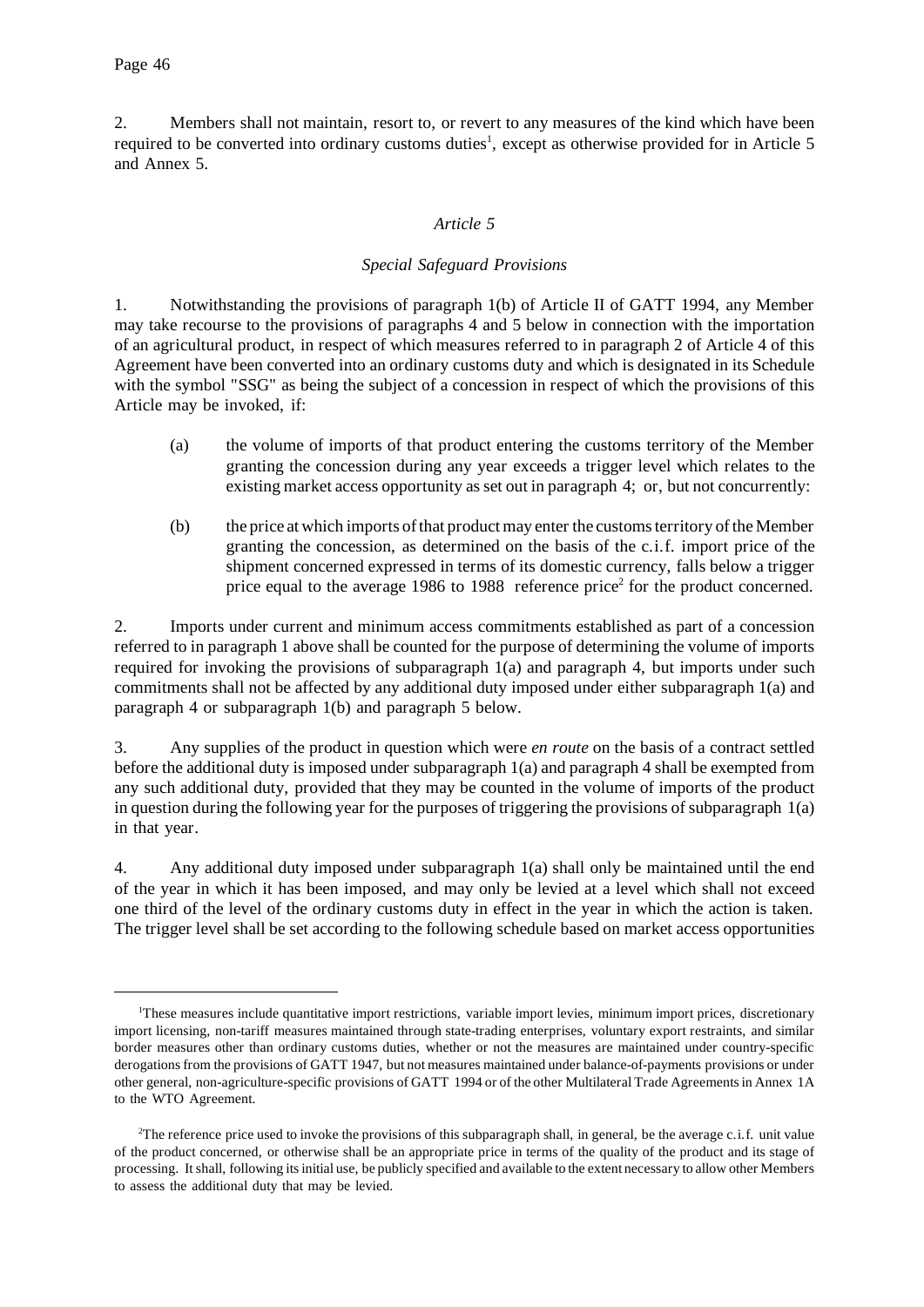defined as imports as a percentage of the corresponding domestic consumption <sup>3</sup> during the three preceding years for which data are available:

- (a) where such market access opportunities for a product are less than or equal to 10 per cent, the base trigger level shall equal 125 per cent;
- (b) where such market access opportunities for a product are greater than 10 per cent but less than or equal to 30 per cent, the base trigger level shall equal 110 per cent;
- (c) where such market access opportunities for a product are greater than 30 per cent, the base trigger level shall equal 105 per cent.

In all casesthe additional duty may be imposed in any year where the absolute volume of imports of the product concerned entering the customsterritory of the Member granting the concession exceeds the sum of  $(x)$  the base trigger level set out above multiplied by the average quantity of imports during the three preceding years for which data are available and (*y*) the absolute volume change in domestic consumption of the product concerned in the most recent year for which data are available compared to the preceding year, provided that the trigger level shall not be less than 105 per cent of the average quantity of imports in (*x*) above.

5. The additional duty imposed under subparagraph 1(b) shall be set according to the following schedule:

- (a) if the difference between the c.i.f. import price of the shipment expressed in terms of the domestic currency (hereinafter referred to as the "import price") and the trigger price as defined under that subparagraph is less than or equal to 10 per cent of the trigger price, no additional duty shall be imposed;
- (b) if the difference between the import price and the trigger price (hereinafter referred to as the "difference") is greater than 10 per cent but less than or equal to 40 per cent of the trigger price, the additional duty shall equal 30 per cent of the amount by which the difference exceeds 10 per cent;
- (c) if the difference is greater than 40 per cent but less than or equal to 60 per cent of the trigger price, the additional duty shall equal 50 per cent of the amount by which the difference exceeds 40 per cent, plus the additional duty allowed under (b);
- (d) if the difference is greater than 60 per cent but less than or equal to 75 per cent, the additional duty shall equal 70 per cent of the amount by which the difference exceeds 60 per cent of the trigger price, plus the additional duties allowed under (b) and (c);
- (e) if the difference is greater than 75 per cent of the trigger price, the additional duty shall equal 90 per cent of the amount by which the difference exceeds 75 per cent, plus the additional duties allowed under (b), (c) and (d).

6. For perishable and seasonal products, the conditions set out above shall be applied in such a manner as to take account of the specific characteristics of such products. In particular, shorter time periods under subparagraph  $1(a)$  and paragraph 4 may be used in reference to the corresponding periods in the base period and different reference prices for different periods may be used under subparagraph 1(b).

<sup>&</sup>lt;sup>3</sup>Where domestic consumption is not taken into account, the base trigger level under subparagraph 4(a) shall apply.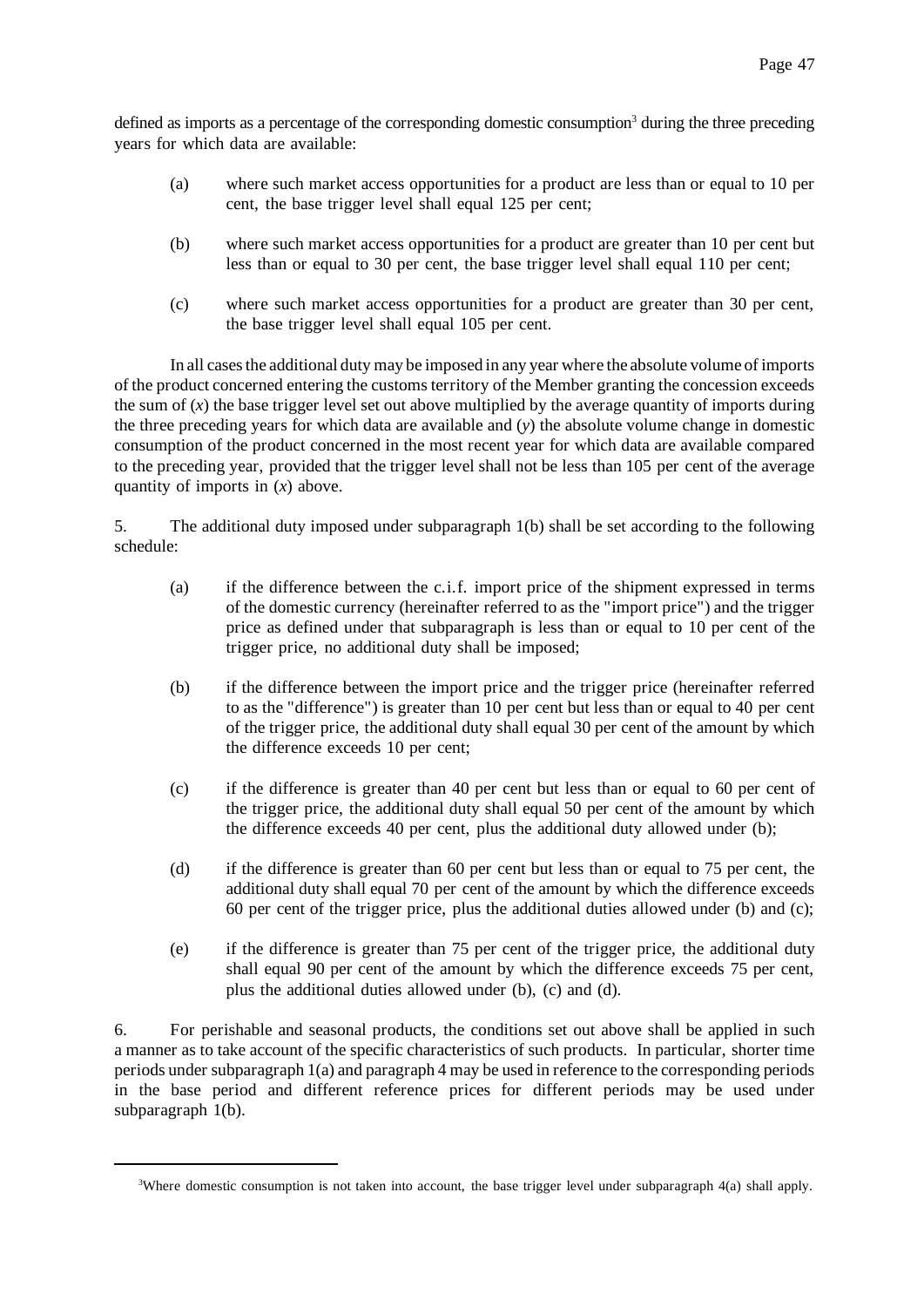7. The operation of the special safeguard shall be carried out in a transparent manner. Any Member taking action under subparagraph 1(a) above shall give notice in writing, including relevant data, to the Committee on Agriculture as far in advance as may be practicable and in any event within 10 days ofthe implementation ofsuch action. In cases where changesin consumption volumes must be allocated to individual tariff lines subject to action under paragraph 4, relevant data shall include the information and methods used to allocate these changes. A Member taking action under paragraph 4 shall afford any interested Members the opportunity to consult with it in respect of the conditions of application of such action. Any Member taking action under subparagraph 1(b) above shall give notice in writing, including relevant data, to the Committee on Agriculture within 10 days of the implementation of the first such action or, for perishable and seasonal products, the first action in any period. Members undertake, as far as practicable, not to take recourse to the provisions of subparagraph 1(b) where the volume of imports of the products concerned are declining. In either case a Member taking such action shall afford any interested Members the opportunity to consult with it in respect of the conditions of application of such action.

8. Where measures are taken in conformity with paragraphs 1 through 7 above, Members undertake not to have recourse, in respect of such measures, to the provisions of paragraphs 1(a) and 3 of Article XIX of GATT 1994 or paragraph 2 of Article 8 of the Agreement on Safeguards.

9. The provisions of this Article shall remain in force for the duration of the reform process as determined under Article 20.

# *Part IV*

# *Article 6*

# *Domestic Support Commitments*

1. The domestic support reduction commitments of each Member contained in Part IV of its Schedule shall apply to all of its domestic support measures in favour of agricultural producers with the exception of domestic measures which are not subject to reduction in terms of the criteria set out in this Article and in Annex 2 to this Agreement. The commitments are expressed in terms of Total Aggregate Measurement of Support and "Annual and Final Bound Commitment Levels".

2. In accordance with the Mid-Term Review Agreement that government measures of assistance, whether direct or indirect, to encourage agricultural and rural development are an integral part of the development programmes of developing countries, investment subsidies which are generally available to agriculture in developing country Members and agricultural input subsidies generally available to low-income or resource-poor producers in developing country Members shall be exempt from domestic support reduction commitments that would otherwise be applicable to such measures, asshall domestic support to producers in developing country Members to encourage diversification from growing illicit narcotic crops. Domestic support meeting the criteria of this paragraph shall not be required to be included in a Member's calculation of its Current Total AMS.

3. A Member shall be considered to be in compliance with its domestic support reduction commitments in any year in which its domestic support in favour of agricultural producers expressed in terms of Current Total AMS does not exceed the corresponding annual or final bound commitment level specified in Part IV of the Member's Schedule.

4. (a) A Member shall not be required to include in the calculation of its Current Total AMS and shall not be required to reduce: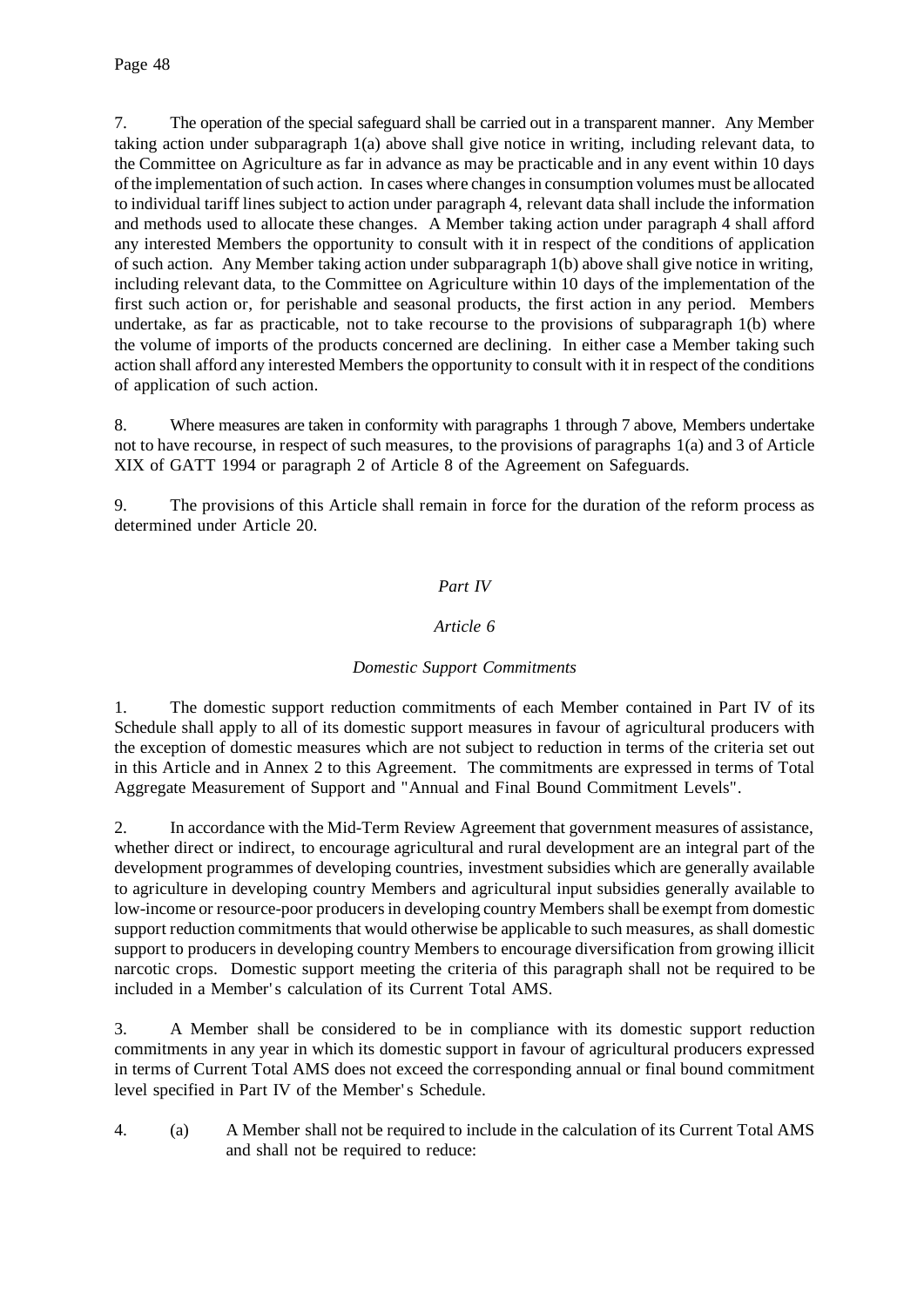- (i) product-specific domestic support which would otherwise be required to be included in a Member's calculation of its Current AMS where such support does not exceed 5 per cent of that Member's total value of production of a basic agricultural product during the relevant year; and
- (ii) non-product-specific domestic support which would otherwise be required to be included in a Member's calculation of its Current AMS where such support does not exceed 5 per cent of the value of that Member's total agricultural production.
- (b) For developing country Members, the *de minimis* percentage underthis paragraph shall be 10 per cent.
- 5. (a) Direct payments under production-limiting programmes shall not be subject to the commitment to reduce domestic support if:
	- (i) such payments are based on fixed area and yields; or
	- (ii) such payments are made on 85 per cent or less of the base level of production; or
	- (iii) livestock payments are made on a fixed number of head.
	- (b) The exemption from the reduction commitment for direct payments meeting the above criteria shall be reflected by the exclusion of the value of those direct payments in a Member's calculation of its Current Total AMS.

### *Article 7*

### *General Disciplines on Domestic Support*

1. Each Member shall ensure that any domestic support measures in favour of agricultural producers which are not subject to reduction commitments because they qualify under the criteria set out in Annex 2 to this Agreement are maintained in conformity therewith.

- 2. (a) Any domestic support measure in favour of agricultural producers, including any modification to such measure, and any measure that is subsequently introduced that cannot be shown to satisfy the criteria in Annex 2 to this Agreement or to be exempt from reduction by reason of any other provision of this Agreement shall be included in the Member's calculation of its Current Total AMS.
	- (b) Where no Total AMS commitment exists in Part IV of a Member's Schedule, the Member shall not provide support to agricultural producers in excess of the relevant *de minimis* level set out in paragraph 4 of Article 6.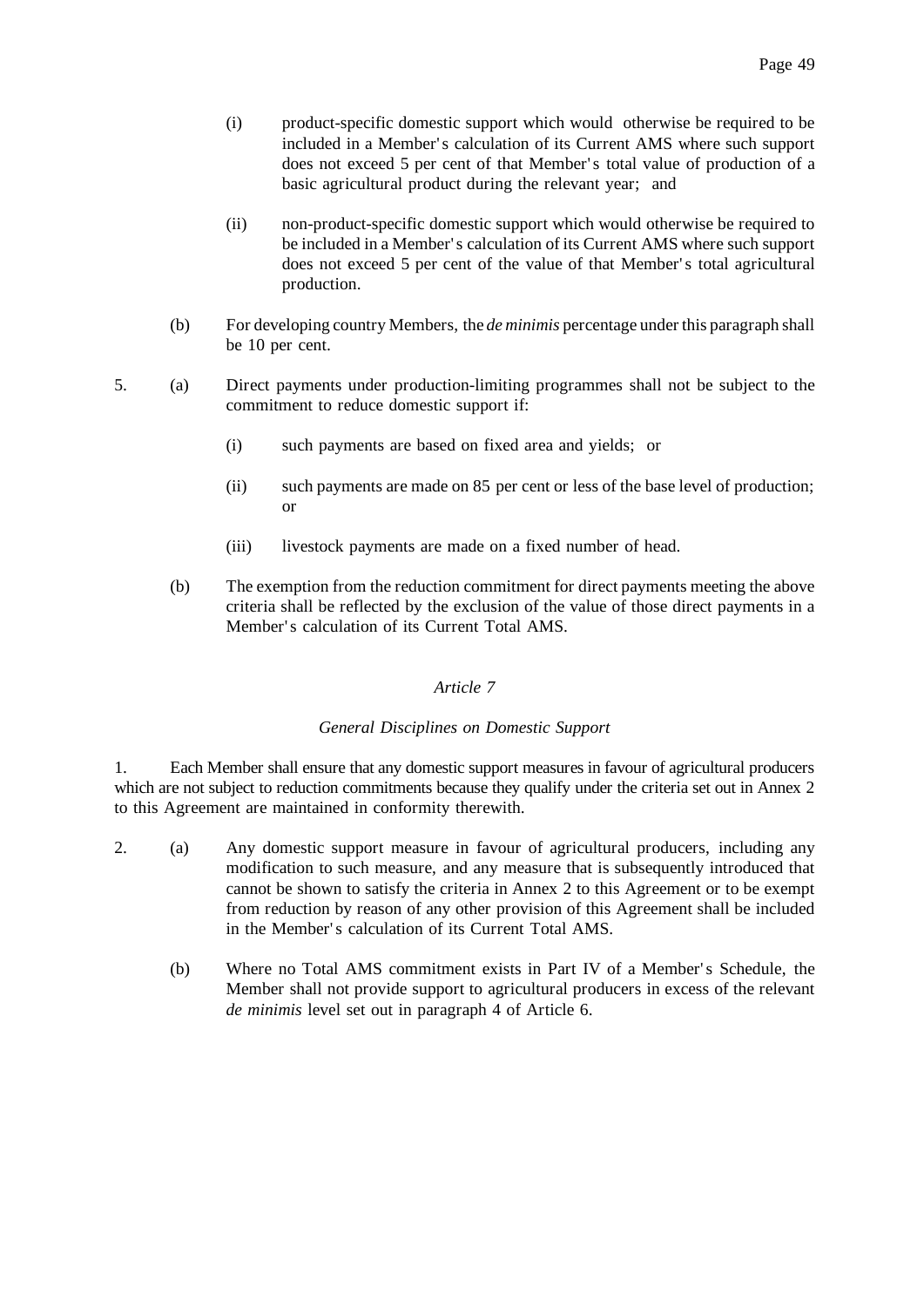### *Part V*

### *Article 8*

### *Export Competition Commitments*

Each Member undertakes not to provide export subsidies otherwise than in conformity with this Agreement and with the commitments as specified in that Member's Schedule.

### *Article 9*

#### *Export Subsidy Commitments*

- 1. The following export subsidies are subject to reduction commitments under this Agreement:
	- (a) the provision by governments ortheir agencies of directsubsidies, including paymentsin-kind, to a firm, to an industry, to producers of an agricultural product, to a cooperative or other association of such producers, or to a marketing board, contingent on export performance;
	- (b) the sale or disposal for export by governments or their agencies of non-commercial stocks of agricultural products at a price lower than the comparable price charged for the like product to buyers in the domestic market;
	- (c) payments on the export of an agricultural product that are financed by virtue of governmental action, whether or not a charge on the public account is involved, including payments that are financed from the proceeds of a levy imposed on the agricultural product concerned or on an agricultural product from which the exported product is derived;
	- (d) the provision of subsidies to reduce the costs of marketing exports of agricultural products(otherthanwidely available export promotion and advisory services)including handling, upgrading and other processing costs, and the costs of international transport and freight;
	- (e) internal transport and freight charges on export shipments, provided or mandated by governments, on terms more favourable than for domestic shipments;
	- (f) subsidies on agricultural products contingent on their incorporation in exported products.
- 2. (a) Except as provided in subparagraph (b), the export subsidy commitment levels for each year of the implementation period, as specified in a Member's Schedule, represent with respect to the export subsidies listed in paragraph 1 of this Article:
	- (i) in the case of budgetary outlay reduction commitments, the maximum level of expenditure for such subsidies that may be allocated or incurred in that year in respect of the agricultural product, or group of products, concerned; and
	- (ii) in the case of export quantity reduction commitments, the maximum quantity of an agricultural product, or group of products, in respect of which such export subsidies may be granted in that year.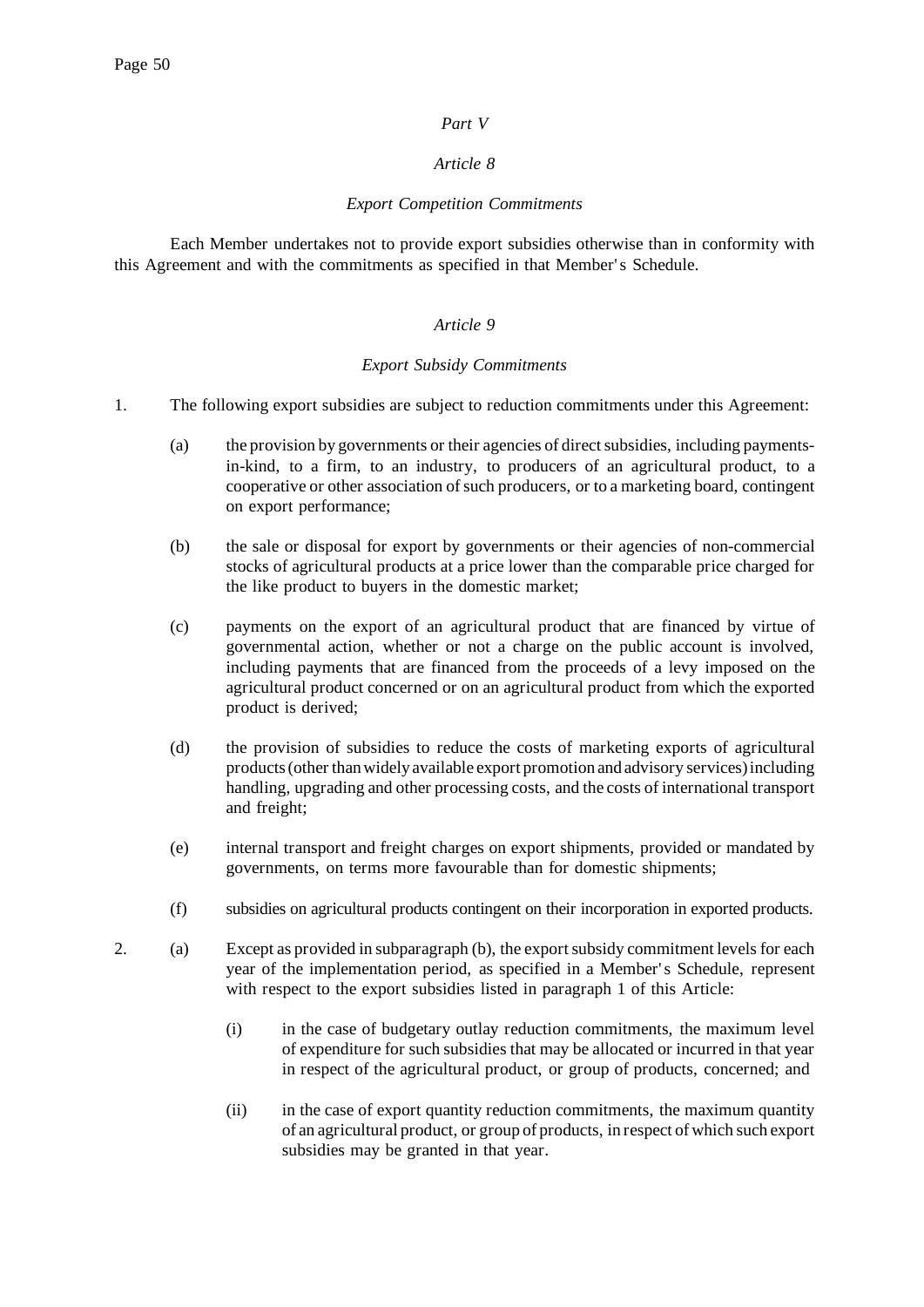- (b) In any of the second through fifth years of the implementation period, a Member may provide export subsidies listed in paragraph 1 above in a given year in excess of the corresponding annual commitment levels in respect of the products or groups of products specified in Part IV of the Member's Schedule, provided that:
	- (i) the cumulative amounts of budgetary outlays for such subsidies, from the beginning of the implementation period through the year in question, does not exceed the cumulative amounts that would have resulted from full compliance with the relevant annual outlay commitment levels specified in the Member's Schedule by more than 3 per cent of the base period level of such budgetary outlays;
	- (ii) the cumulative quantities exported with the benefit of such export subsidies, from the beginning of the implementation period through the year in question, does not exceed the cumulative quantities that would have resulted from full compliance with the relevant annual quantity commitment levels specified in the Member's Schedule by more than 1.75 per cent of the base period quantities;
	- (iii) the total cumulative amounts of budgetary outlays for such export subsidies and the quantities benefiting from such export subsidies over the entire implementation period are no greater than the totals that would have resulted from full compliance with the relevant annual commitment levels specified in the Member's Schedule; and
	- (iv) the Member's budgetary outlays for export subsidies and the quantities benefiting from such subsidies, at the conclusion of the implementation period, are no greater than 64 per cent and 79 per cent of the 1986-1990 base period levels, respectively. For developing country Members these percentages shall be 76 and 86 per cent, respectively.

3. Commitments relating to limitations on the extension of the scope of export subsidization are as specified in Schedules.

4. During the implementation period, developing country Members shall not be required to undertake commitments in respect of the export subsidies listed in subparagraphs (d) and (e) of paragraph 1 above, provided that these are not applied in a manner that would circumventreduction commitments.

### *Article 10*

### *Prevention of Circumvention of Export Subsidy Commitments*

1. Export subsidies not listed in paragraph 1 of Article 9 shall not be applied in a manner which results in, or which threatens to lead to, circumvention of export subsidy commitments; nor shall noncommercial transactions be used to circumvent such commitments.

2. Members undertake to work toward the development of internationally agreed disciplines to govern the provision of export credits, export credit guarantees or insurance programmes and, after agreement on such disciplines, to provide export credits, export credit guarantees or insurance programmes only in conformity therewith.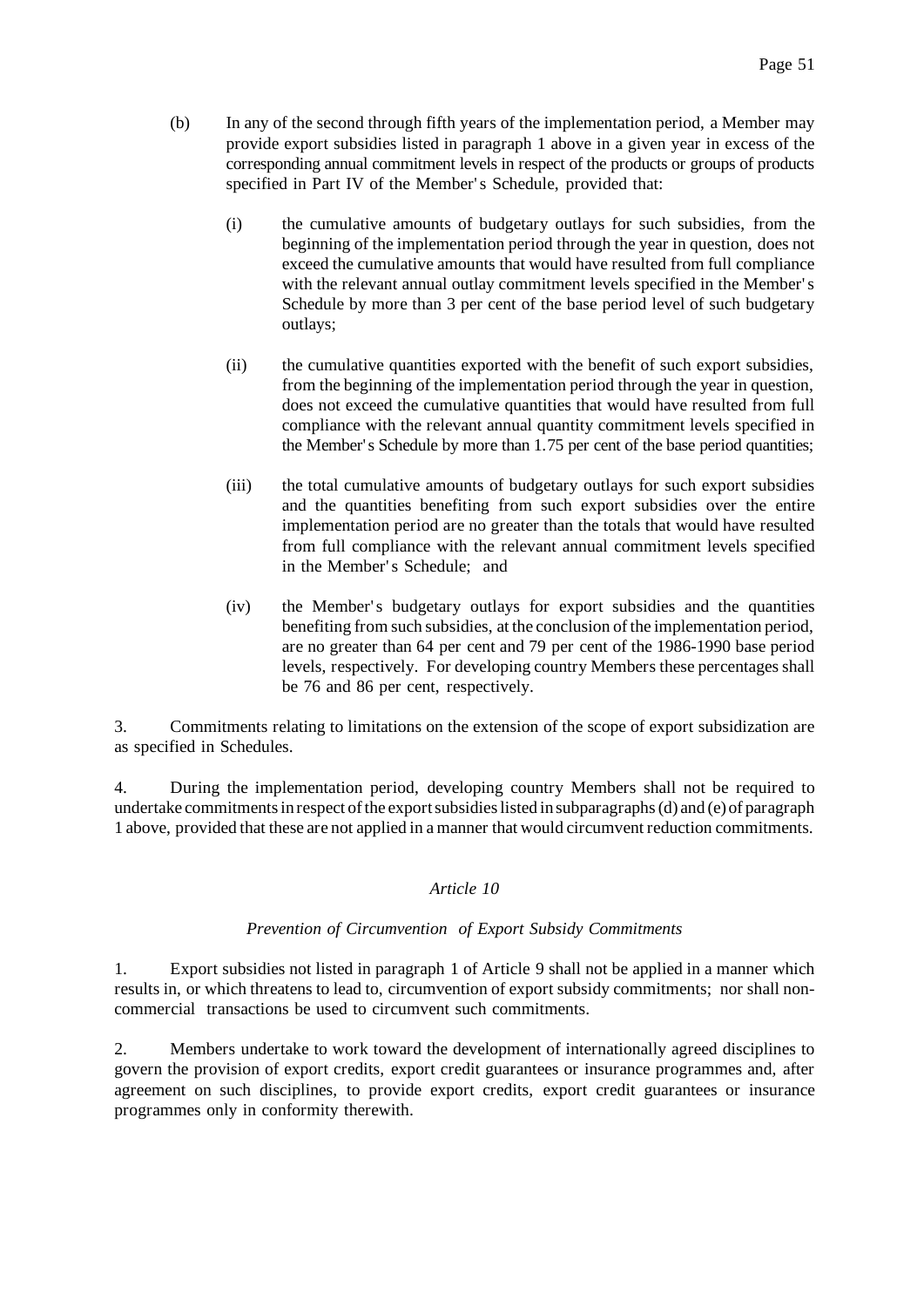3. Any Member which claims that any quantity exported in excess of a reduction commitment level is not subsidized must establish that no export subsidy, whether listed in Article 9 or not, has been granted in respect of the quantity of exports in question.

4. Members donors of international food aid shall ensure:

- (a) that the provision ofinternationalfood aid is not tied directly orindirectly to commercial exports of agricultural products to recipient countries;
- (b) that international food aid transactions, including bilateralfood aid which ismonetized, shall be carried out in accordance with the FAO "Principles of Surplus Disposal and Consultative Obligations", including, where appropriate, the system of Usual Marketing Requirements (UMRs); and
- (c) that such aid shall be provided to the extent possible in fully grant form or on terms no less concessional than those provided for in Article IV of the Food Aid Convention 1986.

### *Article 11*

### *Incorporated Products*

In no case may the per-unit subsidy paid on an incorporated agricultural primary product exceed the per-unit export subsidy that would be payable on exports of the primary product as such.

# *Part VI*

### *Article 12*

### *Disciplines on Export Prohibitions and Restrictions*

1. Where any Member institutes any new export prohibition or restriction on foodstuffs in accordance with paragraph 2(a) of Article XI of GATT 1994, the Member shall observe the following provisions:

- (a) the Member instituting the export prohibition orrestriction shall give due consideration to the effects of such prohibition or restriction on importing Members' food security;
- (b) before any Member institutes an export prohibition or restriction, it shall give notice in writing, as far in advance as practicable, to the Committee on Agriculture comprising such information as the nature and the duration of such measure, and shall consult, upon request, with any other Member having a substantial interest as an importer with respect to any matter related to the measure in question. The Member instituting such export prohibition or restriction shall provide, upon request, such a Member with necessary information.

2. The provisions of this Article shall not apply to any developing country Member, unless the measure istaken by a developing country Member which is a net-food exporter of the specific foodstuff concerned.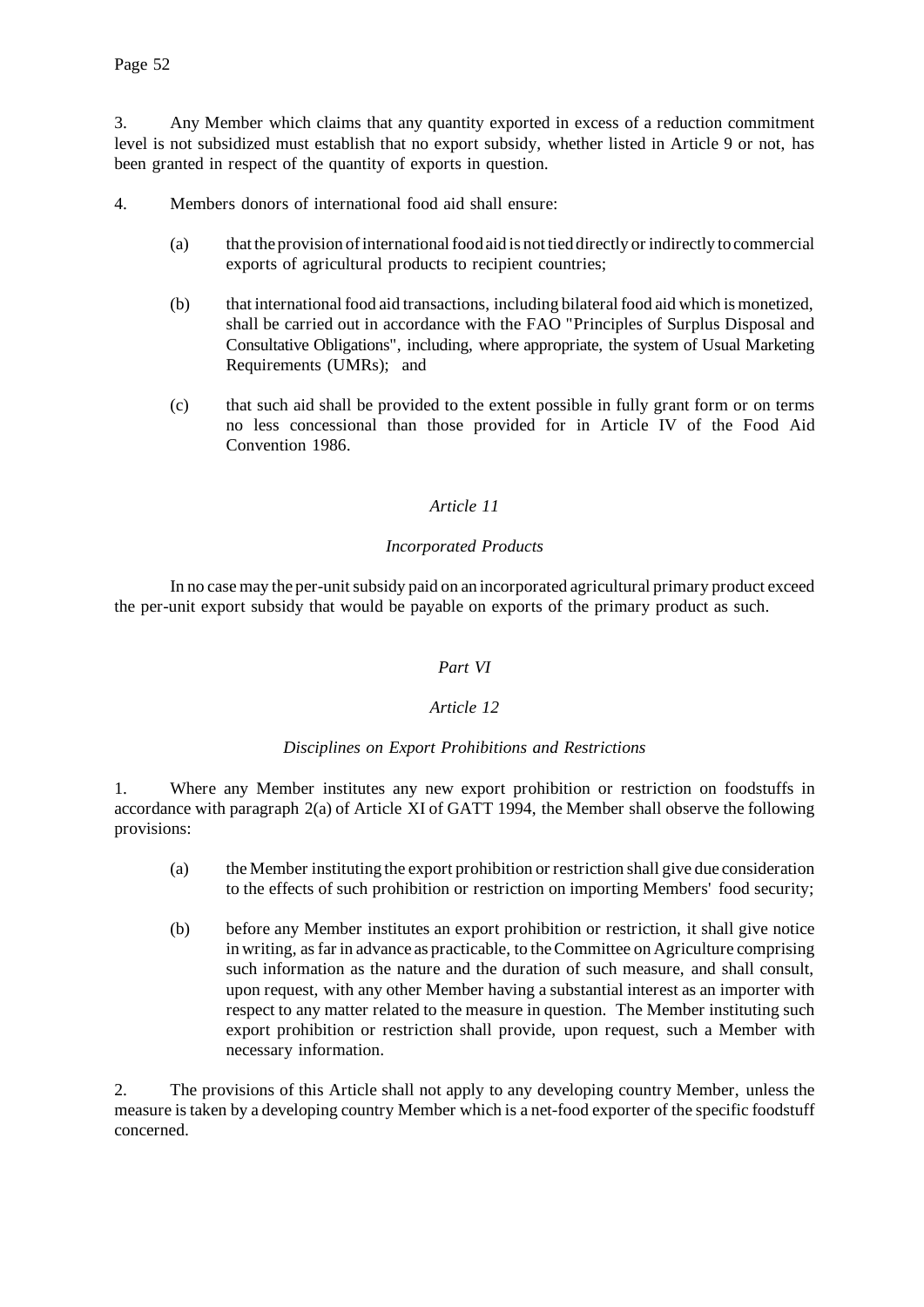### *Part VII*

# *Article 13*

### *Due Restraint*

During the implementation period, notwithstanding the provisions of GATT 1994 and the Agreement on Subsidies and Countervailing Measures (referred to in this Article as the "Subsidies Agreement"):

- (a) domestic support measures that conform fully to the provisions of Annex 2 to this Agreement shall be:
	- $(i)$  non-actionable subsidies for purposes of countervailing duties<sup>4</sup>;
	- (ii) exempt from actions based on Article XVI of GATT 1994 and Part III of the Subsidies Agreement; and
	- (iii) exempt from actions based on non-violation nullification or impairment of the benefits of tariff concessions accruing to another Member under Article II of GATT 1994, in the sense of paragraph 1(b) of Article XXIII of GATT 1994;
- (b) domestic support measures that conform fully to the provisions of Article 6 of this Agreement including direct payments that conform to the requirements of paragraph 5 thereof, as reflected in each Member's Schedule, as well as domestic support within *de minimis* levels and in conformity with paragraph 2 of Article 6, shall be:
	- (i) exempt from the imposition of countervailing duties unless a determination of injury or threat thereof is made in accordance with Article VI of GATT 1994 and Part V of the Subsidies Agreement, and due restraint shall be shown in initiating any countervailing duty investigations;
	- (ii) exempt from actions based on paragraph 1 of Article XVI of GATT 1994 or Articles 5 and 6 of the Subsidies Agreement, provided that such measures do not grant support to a specific commodity in excess of that decided during the 1992 marketing year; and
	- (iii) exempt from actions based on non-violation nullification or impairment of the benefits of tariff concessions accruing to another Member under Article II of GATT 1994, in the sense of paragraph 1(b) of Article XXIII of GATT 1994, provided that such measures do not grant support to a specific commodity in excess of that decided during the 1992 marketing year;
- (c) export subsidies that conform fully to the provisions of Part V of this Agreement, as reflected in each Member's Schedule, shall be:
	- (i) subject to countervailing duties only upon a determination of injury or threat thereof based on volume, effect on prices, or consequent impact in accordance with Article VI of GATT 1994 and Part V of the Subsidies Agreement, and

<sup>4</sup> "Countervailing duties" where referred to in this Article are those covered by Article VI of GATT 1994 and Part V of the Agreement on Subsidies and Countervailing Measures.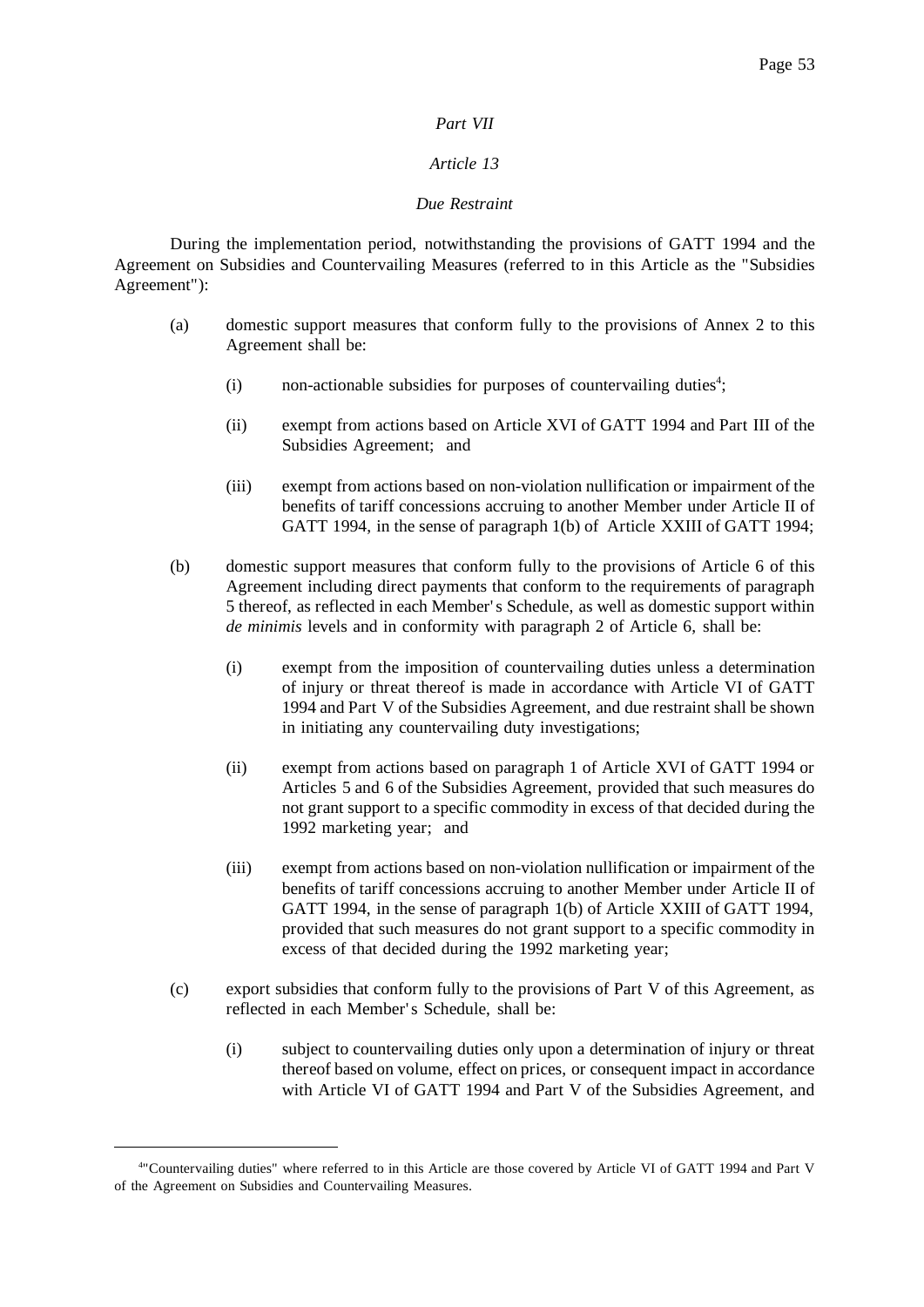due restraint shall be shown in initiating any countervailing duty investigations; and

(ii) exempt from actions based on Article XVI of GATT 1994 or Articles 3, 5 and 6 of the Subsidies Agreement.

# *Part VIII*

# *Article 14*

### *Sanitary and Phytosanitary Measures*

Members agree to give effect to the Agreement on the Application of Sanitary and Phytosanitary Measures.

### *Part IX*

# *Article 15*

### *Special and Differential Treatment*

1. In keeping with the recognition that differential and more favourable treatment for developing country Members is an integral part of the negotiation, special and differential treatment in respect of commitments shall be provided as set out in the relevant provisions of this Agreement and embodied in the Schedules of concessions and commitments.

2. Developing country Members shall have the flexibility to implement reduction commitments over a period of up to 10 years. Least-developed country Members shall not be required to undertake reduction commitments.

# *Part X*

### *Article 16*

### *Least-Developed and Net Food-Importing Developing Countries*

1. Developed country Members shall take such action as is provided for within the framework of the Decision on Measures Concerning the Possible Negative Effects of the Reform Programme on Least-Developed and Net Food-Importing Developing Countries.

2. The Committee on Agriculture shall monitor, as appropriate, the follow-up to this Decision.

# *Part XI*

# *Article 17*

### *Committee on Agriculture*

A Committee on Agriculture is hereby established.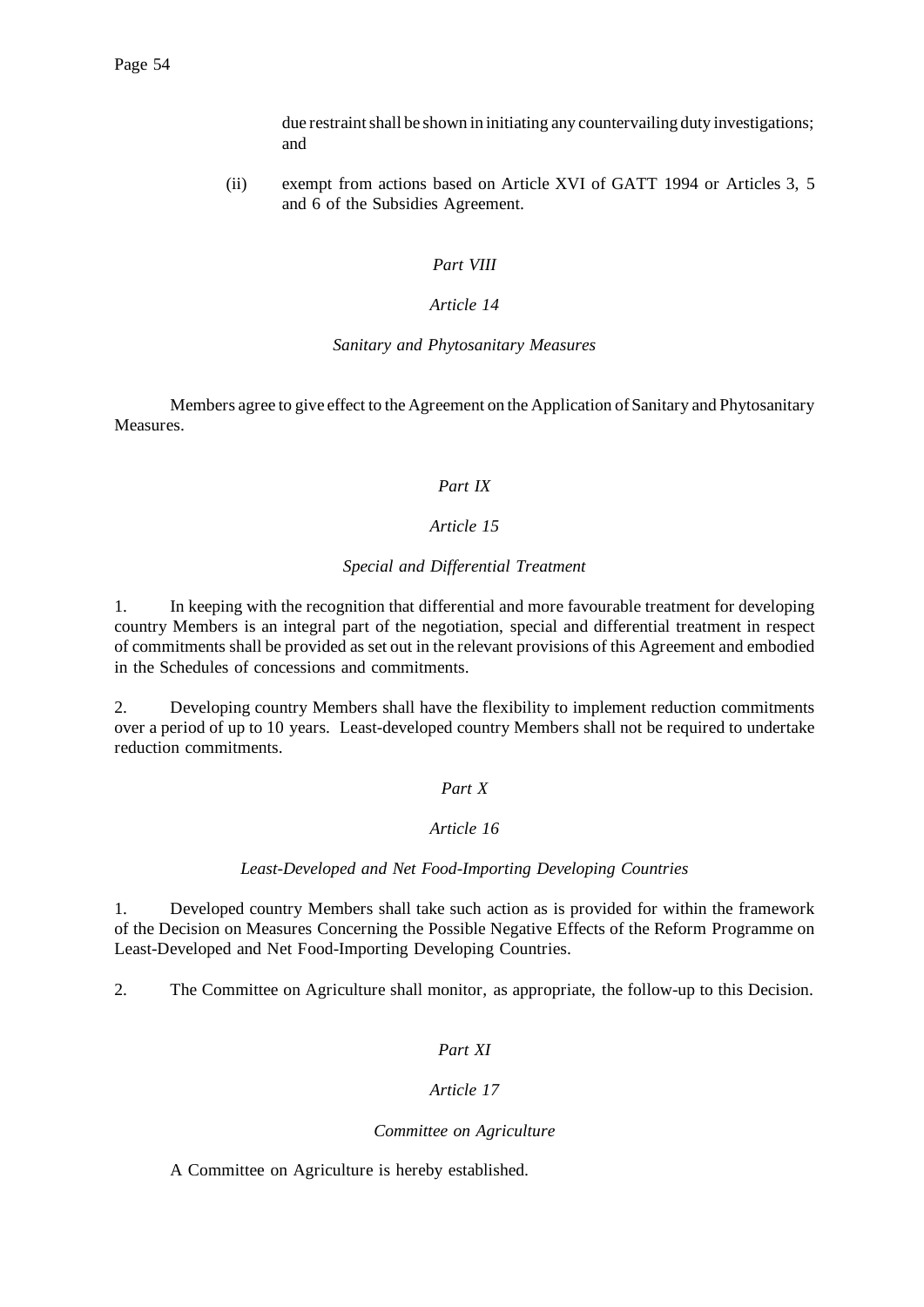# *Article 18*

# *Review of the Implementation of Commitments*

1. Progress in the implementation of commitments negotiated under the Uruguay Round reform programme shall be reviewed by the Committee on Agriculture.

2. The review process shall be undertaken on the basis of notifications submitted by Members in relation to such matters and at such intervals as shall be determined, as well as on the basis of such documentation as the Secretariat may be requested to prepare in order to facilitate the review process.

3. In addition to the notifications to be submitted under paragraph 2, any new domestic support measure, or modification of an existing measure, for which exemption from reduction is claimed shall be notified promptly. This notification shall contain details of the new or modified measure and its conformity with the agreed criteria as set out either in Article 6 or in Annex 2.

4. In the review process Members shall give due consideration to the influence of excessive rates of inflation on the ability of any Member to abide by its domestic support commitments.

5. Members agree to consult annually in the Committee on Agriculture with respect to their participation in the normal growth of world trade in agricultural products within the framework of the commitments on export subsidies under this Agreement.

6. The review process shall provide an opportunity for Members to raise any matter relevant to the implementation of commitments under the reform programme as set out in this Agreement.

7. Any Member may bring to the attention of the Committee on Agriculture any measure which it considers ought to have been notified by another Member.

# *Article 19*

# *Consultation and Dispute Settlement*

The provisions of Articles XXII and XXIII of GATT 1994, as elaborated and applied by the Dispute Settlement Understanding, shall apply to consultations and the settlement of disputes under this Agreement.

# *Part XII*

# *Article 20*

### *Continuation of the Reform Process*

Recognizing that the long-term objective of substantial progressive reductions in support and protection resulting in fundamental reform is an ongoing process, Members agree that negotiations for continuing the process will be initiated one year before the end of the implementation period, taking into account:

- (a) the experience to that date from implementing the reduction commitments;
- (b) the effects of the reduction commitments on world trade in agriculture;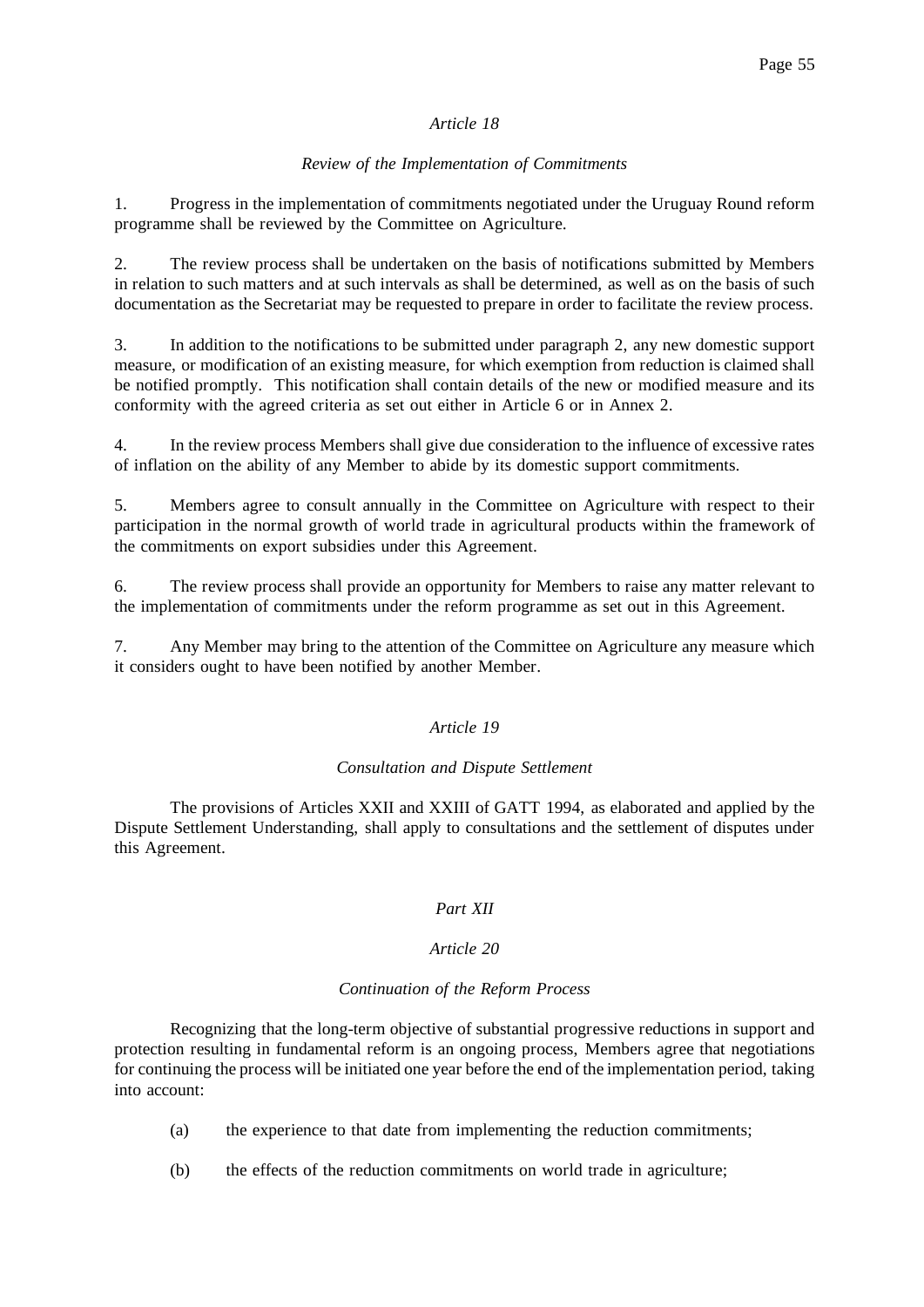- (c) non-trade concerns, special and differential treatment to developing country Members, and the objective to establish a fair and market-oriented agricultural trading system, and the other objectives and concerns mentioned in the preamble to this Agreement; and
- (d) what further commitments are necessary to achieve the above mentioned long-term objectives.

# *Part XIII*

### *Article 21*

# *Final Provisions*

1. The provisions of GATT 1994 and of other Multilateral Trade Agreements in Annex 1A to the WTO Agreement shall apply subject to the provisions of this Agreement.

2. The Annexes to this Agreement are hereby made an integral part of this Agreement.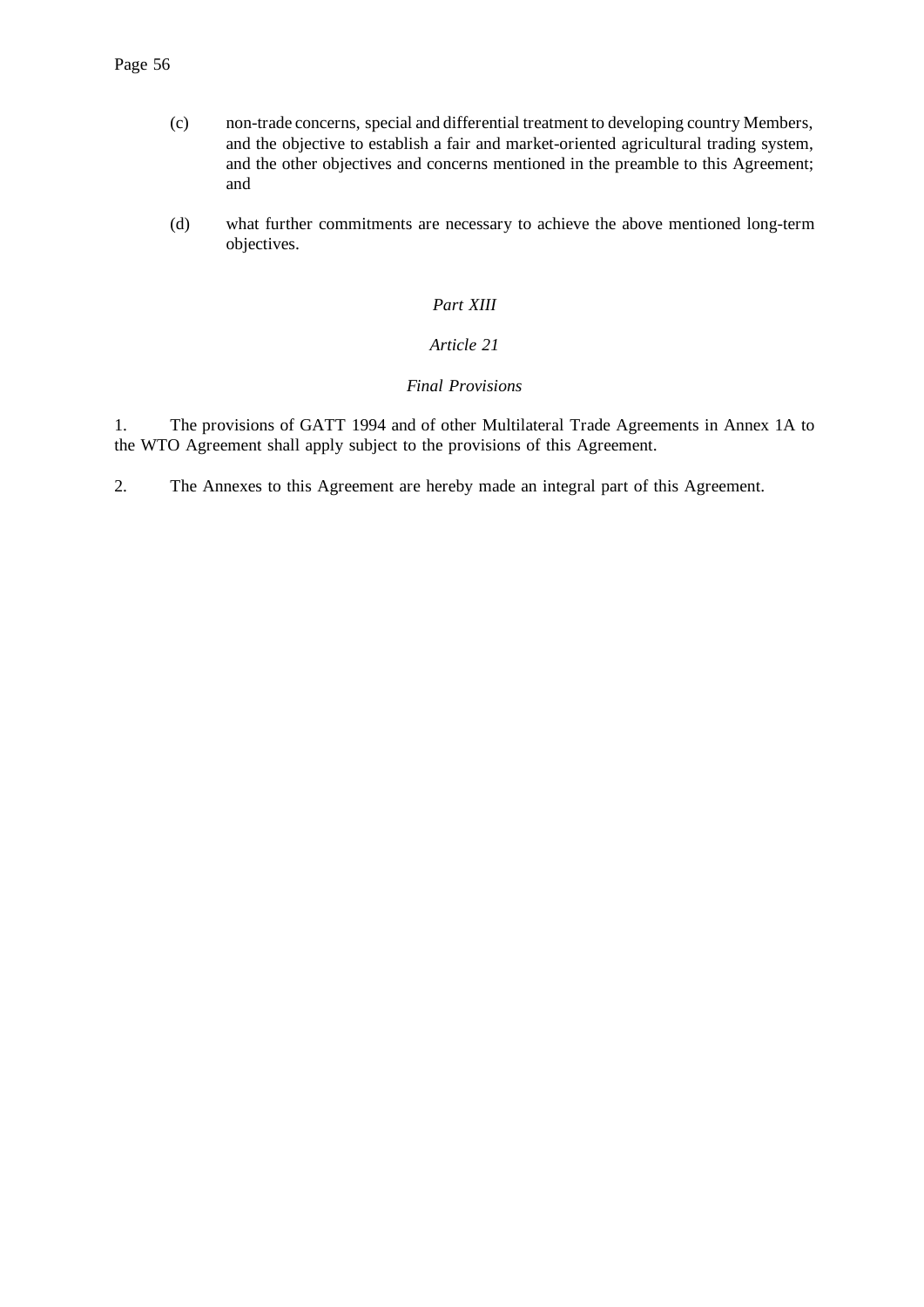# PRODUCT COVERAGE

# 1. This Agreement shall cover the following products:

### (i) HS Chapters 1 to 24 less fish and fish products, plus\*

| (ii) | HS Code            | 2905.43        | (mannitol)                                             |
|------|--------------------|----------------|--------------------------------------------------------|
|      | HS Code            | 2905.44        | (sorbitol)                                             |
|      | HS Heading         | 33.01          | (essential oils)                                       |
|      | <b>HS</b> Headings | 35.01 to 35.05 | (albuminoidal substances, modified<br>starches, glues) |
|      | HS Code            | 3809.10        | (finishing agents)                                     |
|      | HS Code            | 3823.60        | (sorbitol n.e.p.)                                      |
|      | <b>HS</b> Headings | 41.01 to 41.03 | (hides and skins)                                      |
|      | HS Heading         | 43.01          | (raw furskins)                                         |
|      | <b>HS</b> Headings | 50.01 to 50.03 | (raw silk and silk waste)                              |
|      | HS Headings        | 51.01 to 51.03 | (wool and animal hair)                                 |
|      | <b>HS</b> Headings | 52.01 to 52.03 | (raw cotton, waste and cotton carded<br>or combed)     |
|      | HS Heading         | 53.01          | (raw flax)                                             |
|      | HS Heading         | 53.02          | (raw hemp)                                             |
|      |                    |                |                                                        |

2. The foregoing shall not limit the product coverage of the Agreement on the Application of Sanitary and Phytosanitary Measures.

\*The product descriptions in round brackets are not necessarily exhaustive.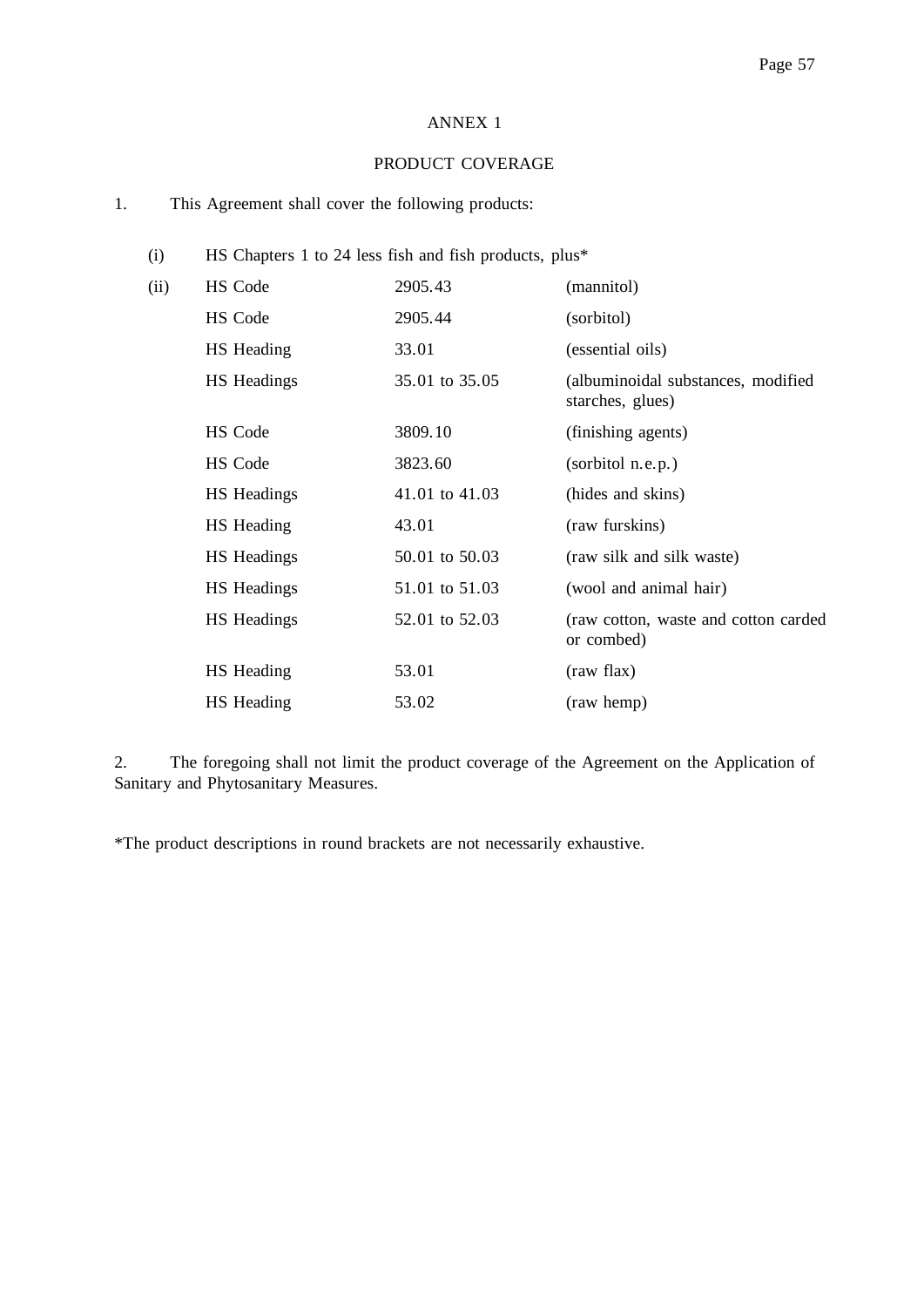# DOMESTIC SUPPORT: THE BASIS FOR EXEMPTION FROM THE REDUCTION COMMITMENTS

1. Domestic support measures for which exemption from the reduction commitments is claimed shall meet the fundamental requirement that they have no, or at most minimal, trade-distorting effects or effects on production. Accordingly, all measures for which exemption is claimed shall conform to the following basic criteria:

- (a) the support in question shall be provided through a publicly-funded government programme (including government revenue foregone) not involving transfers from consumers; and,
- (b) the support in question shall not have the effect of providing price support to producers;

plus policy-specific criteria and conditions as set out below.

### *Government Service Programmes*

2. General services

Policies in this category involve expenditures (or revenue foregone) in relation to programmes which provide services or benefits to agriculture or the rural community. They shall not involve direct payments to producers or processors. Such programmes, which include but are not restricted to the following list, shall meet the general criteria in paragraph 1 above and policy-specific conditions where set out below:

- (a) research, including general research, research in connection with environmental programmes, and research programmes relating to particular products;
- (b) pest and disease control, including general and product-specific pest and disease control measures, such as early-warning systems, quarantine and eradication;
- (c) training services, including both general and specialist training facilities;
- (d) extension and advisory services, including the provision of means to facilitate the transfer of information and the results of research to producers and consumers;
- (e) inspection services, including general inspection services and the inspection of particular products for health, safety, grading or standardization purposes;
- (f) marketing and promotion services,includingmarketinformation,advice and promotion relating to particular products but excluding expenditure for unspecified purposes that could be used by sellers to reduce their selling price or confer a direct economic benefit to purchasers; and
- (g) infrastructural services, including: electricity reticulation, roads and other means of transport, market and port facilities, water supply facilities, dams and drainage schemes, and infrastructural works associated with environmental programmes. In all cases the expenditure shall be directed to the provision or construction of capital works only, and shall exclude the subsidized provision of on-farm facilities other than for the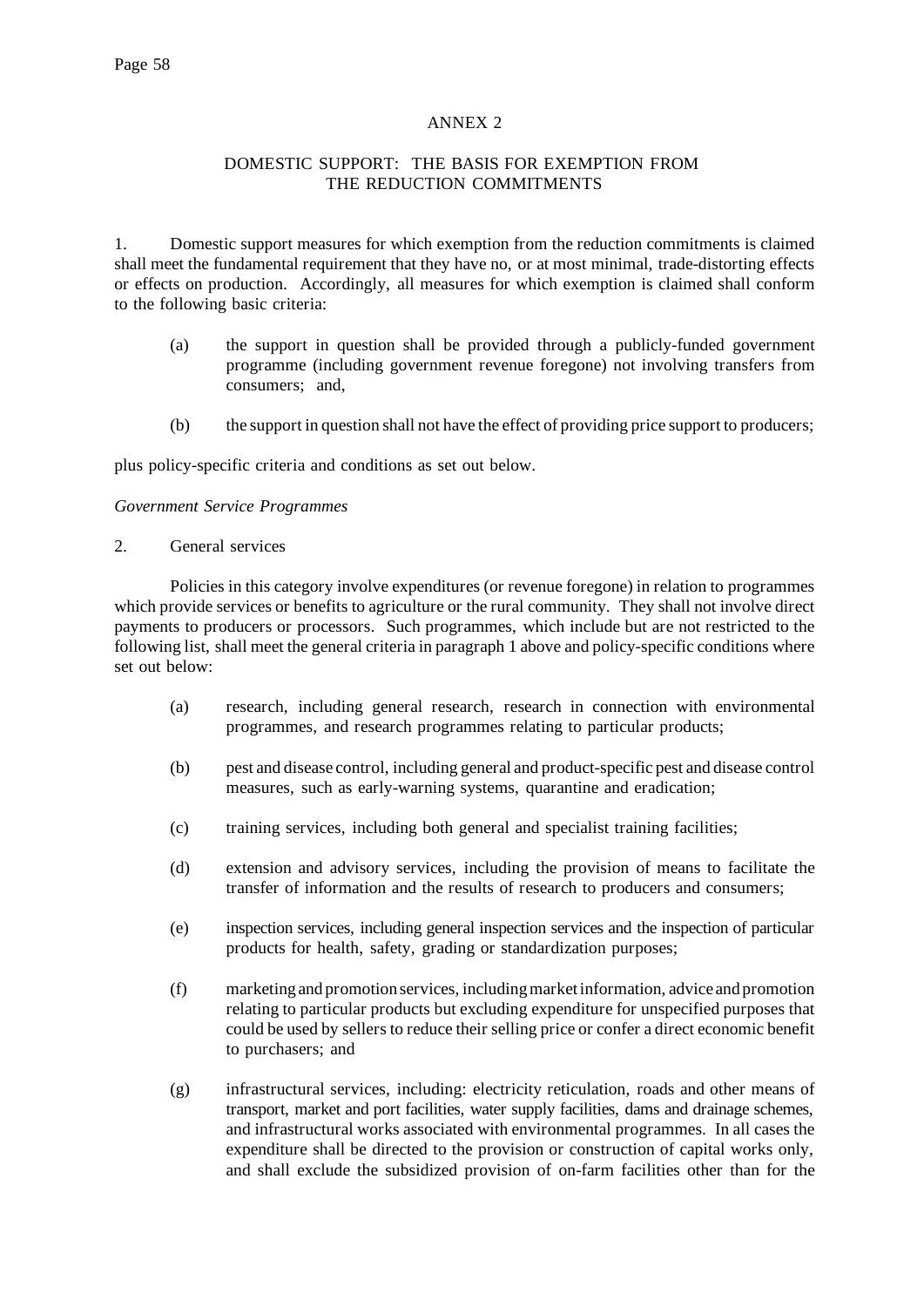reticulation of generally available public utilities. Itshall not include subsidiesto inputs or operating costs, or preferential user charges.

3. Public stockholding for food security purposes<sup>5</sup>

Expenditures (or revenue foregone) in relation to the accumulation and holding of stocks of products which form an integral part of a food security programme identified in national legislation. This may include government aid to private storage of products as part of such a programme.

> The volume and accumulation of such stocks shall correspond to predetermined targets related solely to food security. The process of stock accumulation and disposal shall be financially transparent. Food purchases by the government shall be made at current market prices and sales from food security stocks shall be made at no less than the current domestic market price for the product and quality in question.

4 Domestic food aid<sup>6</sup>

Expenditures(or revenue foregone) in relation to the provision of domestic food aid to sections of the population in need.

> Eligibility to receive the food aid shall be subject to clearly-defined criteria related to nutritional objectives. Such aid shall be in the form of direct provision of food to those concerned or the provision of means to allow eligible recipients to buy food either at market or at subsidized prices. Food purchases by the government shall be made at current market prices and the financing and administration of the aid shall be transparent.

5. Direct payments to producers

Support provided through direct payments (or revenue foregone, including payments in kind) to producers for which exemption from reduction commitments is claimed shall meet the basic criteria set out in paragraph 1 above, plus specific criteria applying to individual types of direct payment as set out in paragraphs 6 through 13 below. Where exemption from reduction is claimed for any existing or new type of direct payment other than those specified in paragraphs 6 through 13, it shall conform to criteria (b) through (e) in paragraph 6, in addition to the general criteria set out in paragraph 1.

- 6. Decoupled income support
	- (a) Eligibility for such payments shall be determined by clearly-defined criteria such as income, status as a producer or landowner, factor use or production level in a defined and fixed base period.

<sup>5</sup>For the purposes of paragraph 3 of this Annex, governmental stockholding programmes for food security purposes in developing countries whose operation is transparent and conducted in accordance with officially published objective criteria or guidelines shall be considered to be in conformity with the provisions of this paragraph, including programmes under which stocks of foodstuffs for food security purposes are acquired and released at administered prices, provided that the difference between the acquisition price and the external reference price is accounted for in the AMS.

<sup>5</sup> & <sup>6</sup>For the purposes of paragraphs 3 and 4 of this Annex, the provision of foodstuffs at subsidized prices with the objective of meeting food requirements of urban and rural poor in developing countries on a regular basis at reasonable prices shall be considered to be in conformity with the provisions of this paragraph.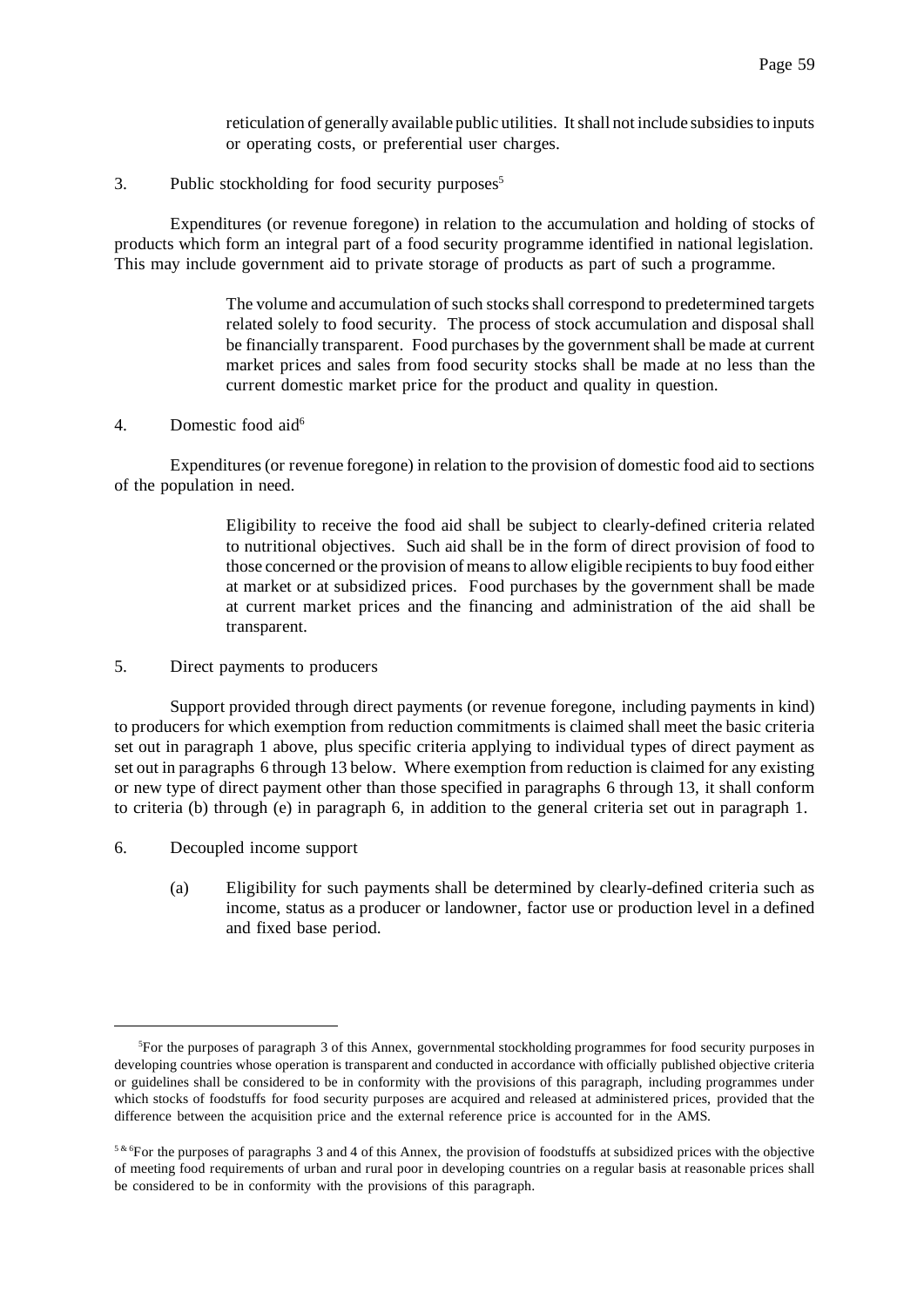- (b) The amount of such payments in any given year shall not be related to, or based on, the type or volume of production (including livestock units) undertaken by the producer in any year after the base period.
- (c) The amount of such payments in any given year shall not be related to, or based on, the prices, domestic or international, applying to any production undertaken in any year after the base period.
- (d) The amount of such payments in any given year shall not be related to, or based on, the factors of production employed in any year after the base period.
- (e) No production shall be required in order to receive such payments.
- 7. Government financial participation in income insurance and income safety-net programmes
	- (a) Eligibility forsuch paymentsshall be determined by an income loss, taking into account only income derived from agriculture, which exceeds 30 per cent of average gross income or the equivalent in net income terms (excluding any payments from the same or similar schemes) in the preceding three-year period or a three-year average based on the preceding five-year period, excluding the highest and the lowest entry. Any producer meeting this condition shall be eligible to receive the payments.
	- (b) The amount of such payments shall compensate for less than 70 per cent of the producer's income loss in the year the producer becomes eligible to receive this assistance.
	- (c) The amount of any such payments shall relate solely to income; it shall not relate to the type or volume of production (including livestock units) undertaken by the producer; or to the prices, domestic or international, applying to such production; or to the factors of production employed.
	- (d) Where a producer receives in the same year payments under this paragraph and under paragraph 8 (relief from natural disasters), the total of such payments shall be less than 100 per cent of the producer's total loss.
- 8. Payments (made either directly or by way of government financial participation in crop insurance schemes) for relief from natural disasters
	- (a) Eligibility for such payments shall arise only following a formal recognition by government authoritiesthat a natural or like disaster (including disease outbreaks, pest infestations, nuclear accidents, and war on the territory of the Member concerned) has occurred or is occurring; and shall be determined by a production loss which exceeds 30 per cent of the average of production in the preceding three-year period or a three-year average based on the preceding five-year period, excluding the highest and the lowest entry.
	- (b) Paymentsmade following a disastershall be applied only in respect of losses of income, livestock (including payments in connection with the veterinary treatment of animals), land or other production factors due to the natural disaster in question.
	- (c) Payments shall compensate for not more than the total cost of replacing such losses and shall not require or specify the type or quantity of future production.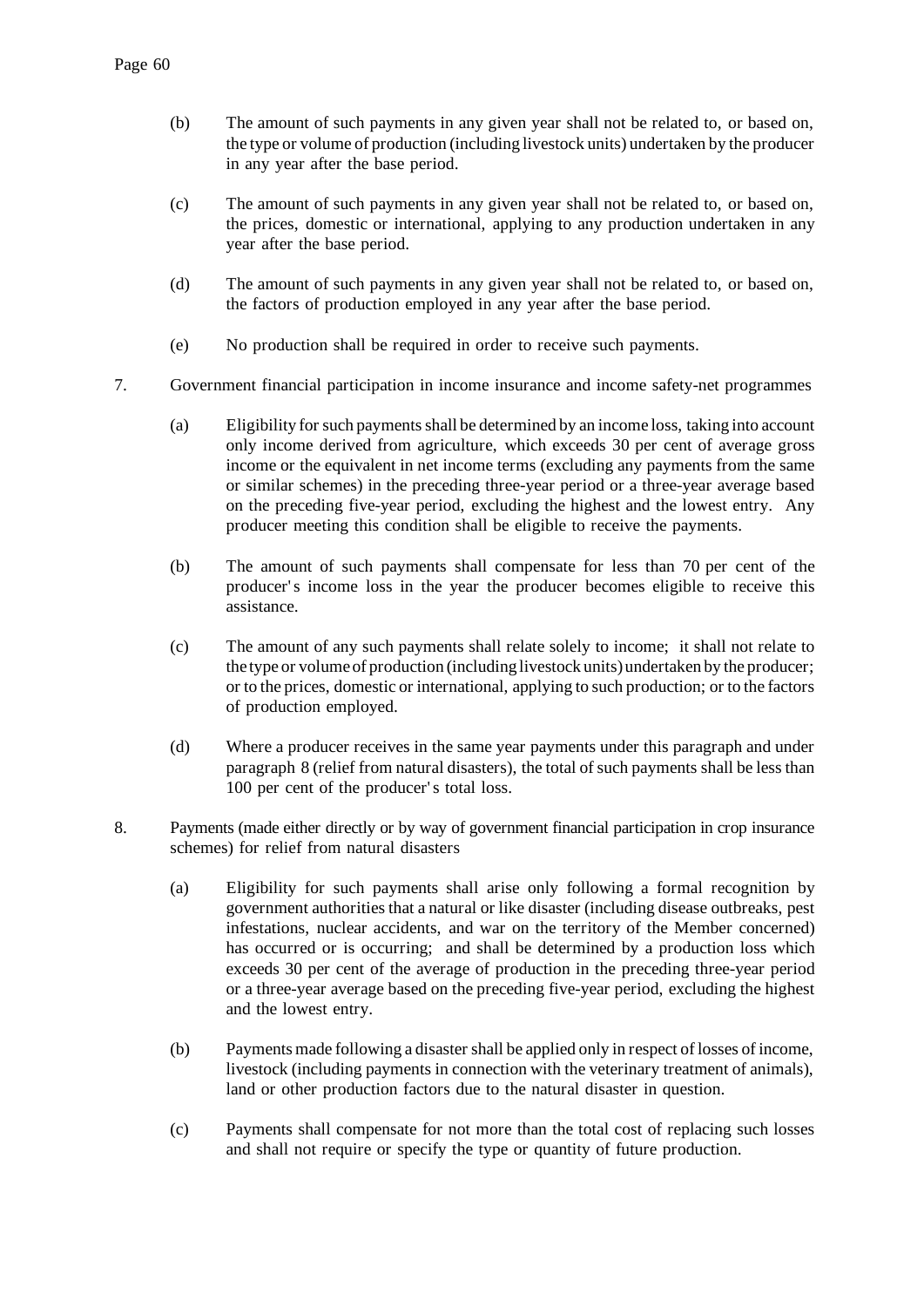- (d) Payments made during a disaster shall not exceed the level required to prevent or alleviate further loss as defined in criterion (b) above.
- (e) Where a producer receives in the same year payments under this paragraph and under paragraph 7 (income insurance and income safety-net programmes), the total of such payments shall be less than 100 per cent of the producer's total loss.
- 9. Structural adjustment assistance provided through producer retirement programmes
	- (a) Eligibility forsuch paymentsshall be determined by reference to clearly defined criteria in programmes designed to facilitate the retirement of persons engaged in marketable agricultural production, or their movement to non-agricultural activities.
	- (b) Payments shall be conditional upon the total and permanent retirement of the recipients from marketable agricultural production.
- 10. Structural adjustment assistance provided through resource retirement programmes
	- (a) Eligibility forsuch paymentsshall be determined by reference to clearly defined criteria in programmes designed to remove land or other resources, including livestock, from marketable agricultural production.
	- (b) Payments shall be conditional upon the retirement of land from marketable agricultural production for a minimum of three years, and in the case of livestock on its slaughter or definitive permanent disposal.
	- (c) Paymentsshall notrequire orspecify any alternative use forsuch land or otherresources which involves the production of marketable agricultural products.
	- (d) Payments shall not be related to either the type or quantity of production or to the prices, domestic or international, applying to production undertaken using the land or other resources remaining in production.
- 11. Structural adjustment assistance provided through investment aids
	- (a) Eligibility forsuch paymentsshall be determined by reference to clearly-defined criteria in government programmes designed to assist the financial or physical restructuring of a producer's operations in response to objectively demonstrated structural disadvantages. Eligibility for such programmes may also be based on a clearly-defined government programme for the reprivatization of agricultural land.
	- (b) The amount of such payments in any given year shall not be related to, or based on, the type or volume of production (including livestock units) undertaken by the producer in any year after the base period other than as provided for under criterion (e) below.
	- (c) The amount of such payments in any given year shall not be related to, or based on, the prices, domestic or international, applying to any production undertaken in any year after the base period.
	- (d) The payments shall be given only for the period of time necessary for the realization of the investment in respect of which they are provided.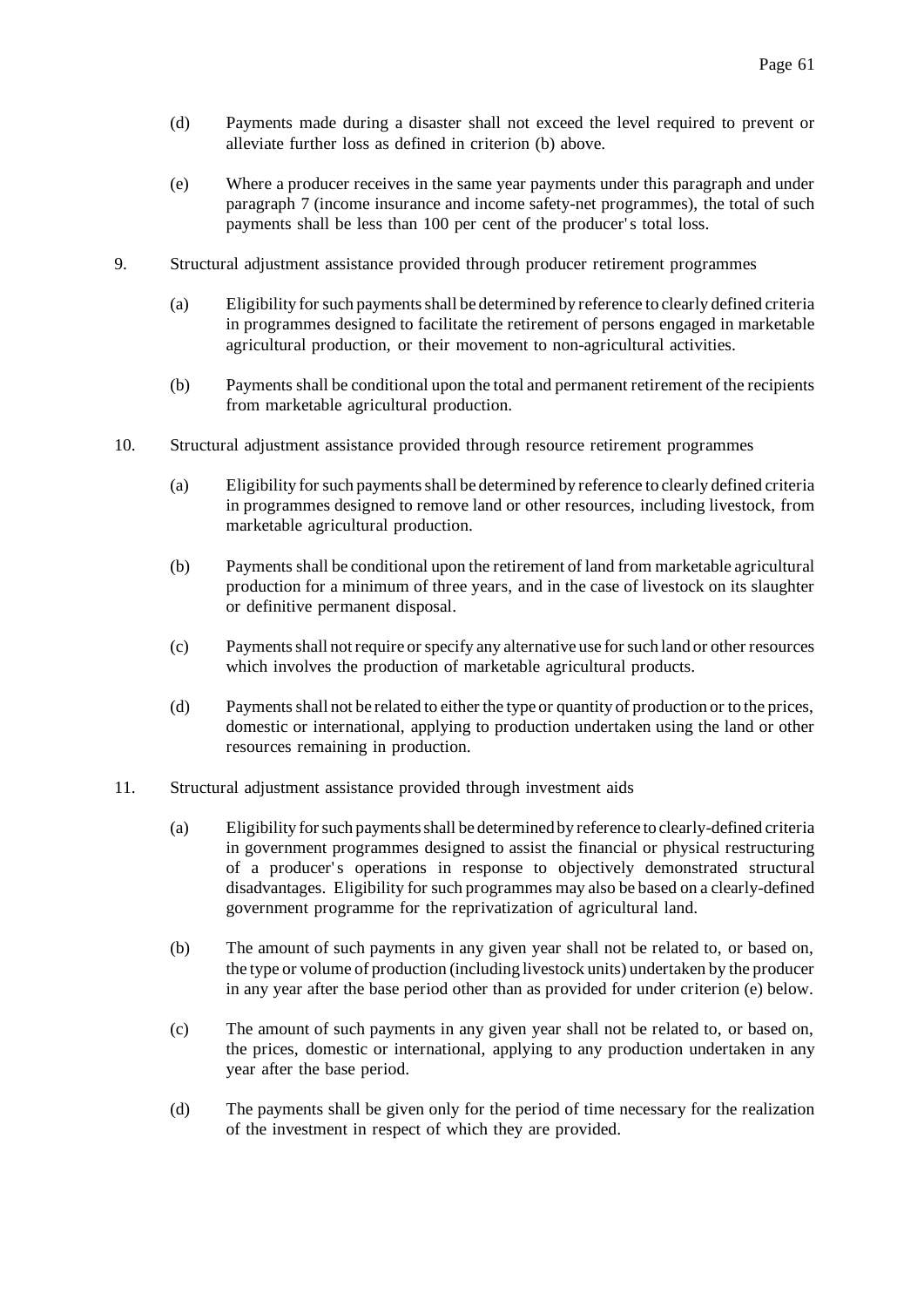- (e) The payments shall not mandate or in any way designate the agricultural products to be produced by the recipients except to require them not to produce a particular product.
- (f) The payments shall be limited to the amount required to compensate for the structural disadvantage.
- 12. Payments under environmental programmes
	- (a) Eligibility for such payments shall be determined as part of a clearly-defined government environmental or conservation programme and be dependent on the fulfilment of specific conditions under the government programme, including conditions related to production methods or inputs.
	- (b) The amount of payment shall be limited to the extra costs or loss of income involved in complying with the government programme.
- 13. Payments under regional assistance programmes
	- (a) Eligibility for such payments shall be limited to producers in disadvantaged regions. Each such region must be a clearly designated contiguous geographical area with a definable economic and administrative identity, considered as disadvantaged on the basis of neutral and objective criteria clearly spelt out in law orregulation and indicating that the region's difficulties arise out of more than temporary circumstances.
	- (b) The amount of such payments in any given year shall not be related to, or based on, the type or volume of production (including livestock units) undertaken by the producer in any year after the base period other than to reduce that production.
	- (c) The amount of such payments in any given year shall not be related to, or based on, the prices, domestic or international, applying to any production undertaken in any year after the base period.
	- (d) Paymentsshall be available only to producersin eligible regions, but generally available to all producers within such regions.
	- (e) Where related to production factors, paymentsshall be made at a degressive rate above a threshold level of the factor concerned.
	- (f) The payments shall be limited to the extra costs or loss of income involved in undertaking agricultural production in the prescribed area.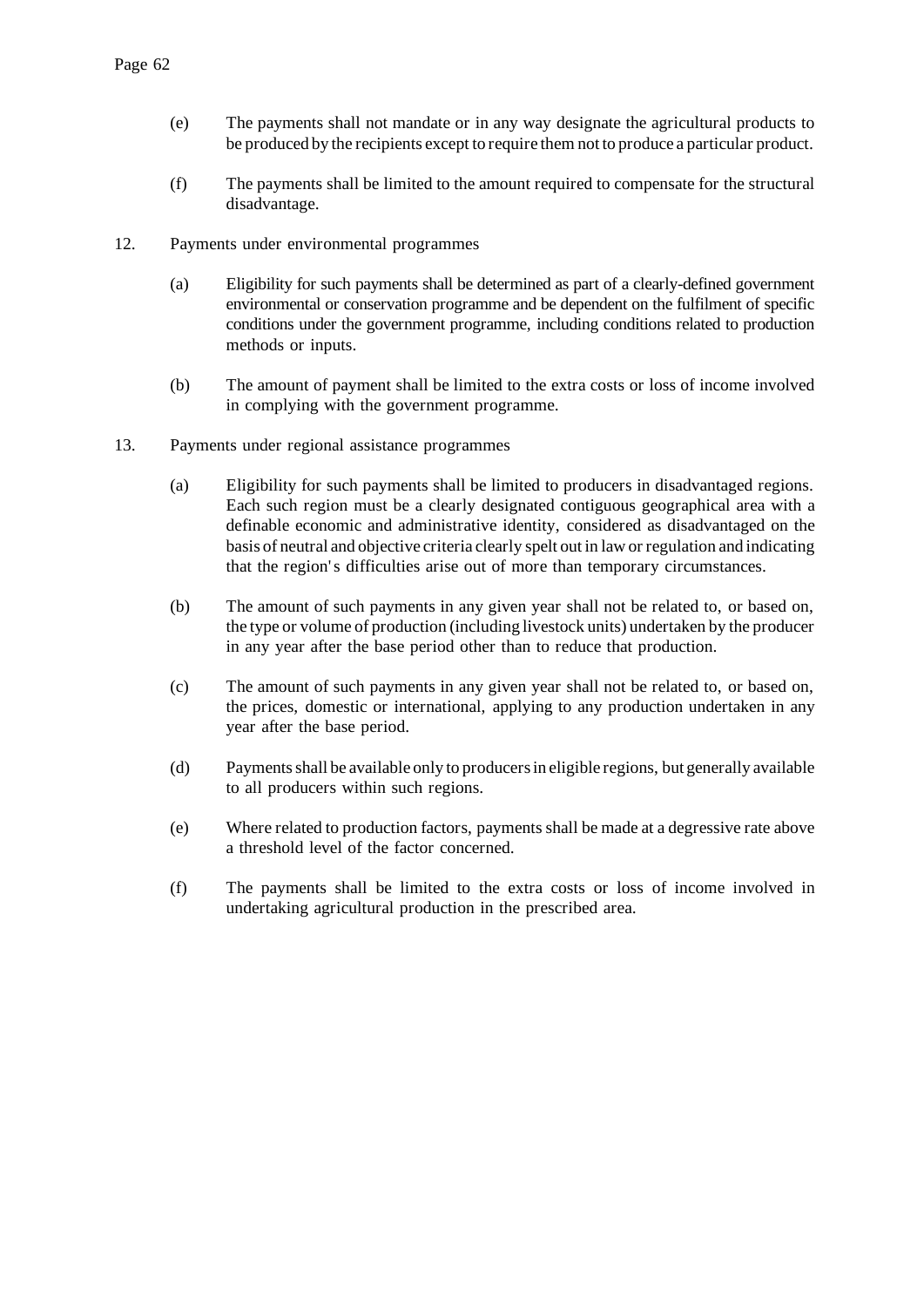# DOMESTIC SUPPORT: CALCULATION OF AGGREGATE MEASUREMENT OF SUPPORT

1. Subject to the provisions of Article 6, an Aggregate Measurement of Support (AMS) shall be calculated on a product-specific basis for each basic agricultural product receiving market price support, non-exempt direct payments, or any other subsidy not exempted from the reduction commitment ("other non-exempt policies"). Support which is non-product specific shall be totalled into one non-productspecific AMS in total monetary terms.

2. Subsidies under paragraph 1 shall include both budgetary outlays and revenue foregone by governments or their agents.

3. Support at both the national and sub-national level shall be included.

4. Specific agricultural levies or fees paid by producers shall be deducted from the AMS.

5. The AMS calculated as outlined below for the base period shall constitute the base level for the implementation of the reduction commitment on domestic support.

6. For each basic agricultural product, a specific AMS shall be established, expressed in total monetary value terms.

7. The AMS shall be calculated as close as practicable to the point of first sale of the basic agricultural product concerned. Measures directed at agricultural processors shall be included to the extent that such measures benefit the producers of the basic agricultural products.

8. Market price support: market price support shall be calculated using the gap between a fixed external reference price and the applied administered price multiplied by the quantity of production eligible to receive the applied administered price. Budgetary payments made to maintain this gap, such as buying-in or storage costs, shall not be included in the AMS.

9. The fixed external reference price shall be based on the years 1986 to 1988 and shall generally be the average f.o.b. unit value for the basic agricultural product concerned in a net exporting country and the average c.i.f. unit value for the basic agricultural product concerned in a net importing country in the base period. The fixed reference price may be adjusted for quality differences as necessary.

10. Non-exempt direct payments: non-exempt direct payments which are dependent on a price gap shall be calculated either using the gap between the fixed reference price and the applied administered price multiplied by the quantity of production eligible to receive the administered price, or using budgetary outlays.

11. The fixed reference price shall be based on the years 1986 to 1988 and shall generally be the actual price used for determining payment rates.

12. Non-exempt direct payments which are based on factors other than price shall be measured using budgetary outlays.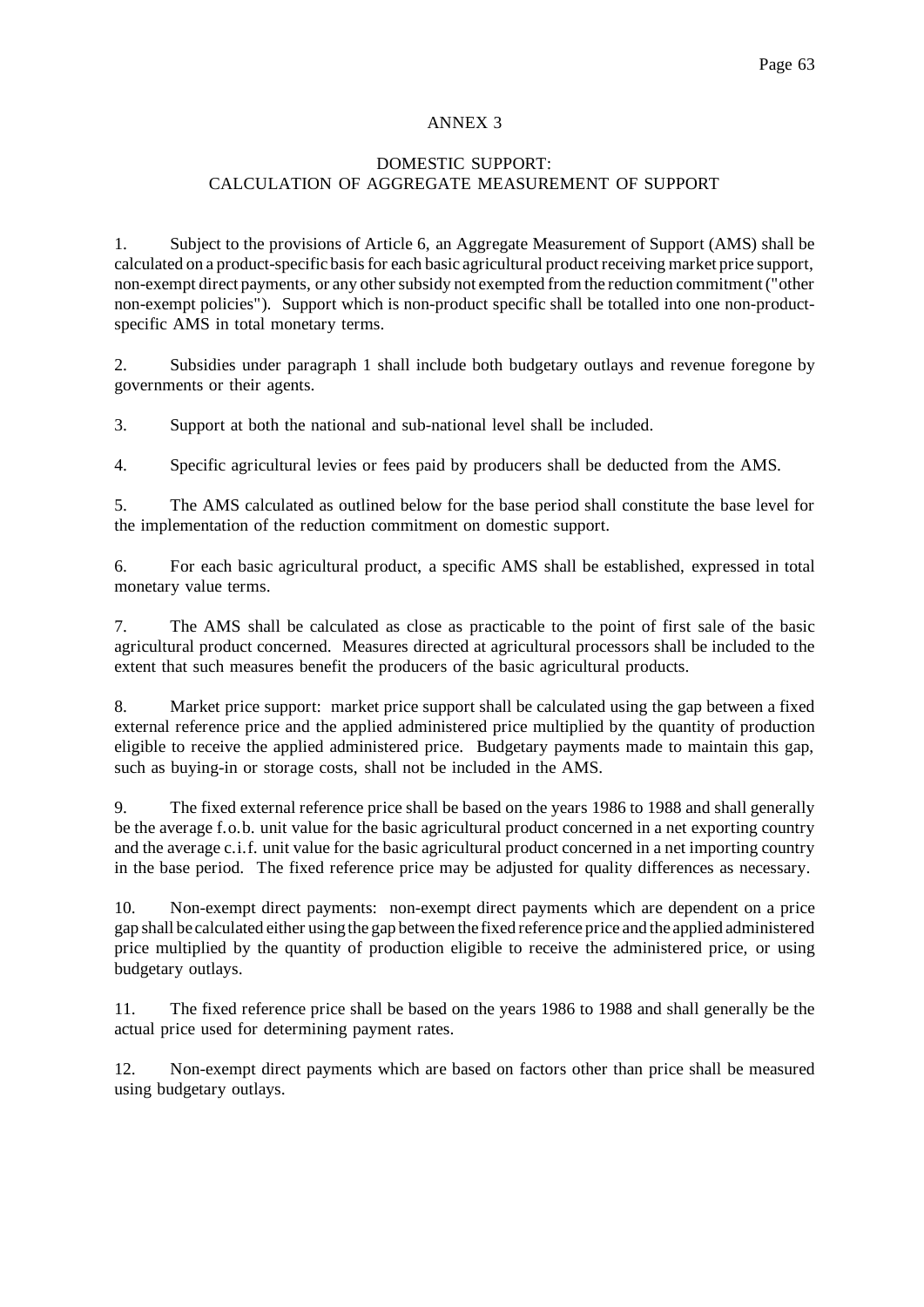13. Other non-exempt measures, including input subsidies and other measures such as marketing-cost reduction measures: the value of such measures shall be measured using government budgetary outlays or, where the use of budgetary outlays does not reflect the full extent of the subsidy concerned, the basis for calculating the subsidy shall be the gap between the price of the subsidized good or service and a representative market price for a similar good or service multiplied by the quantity of the good or service.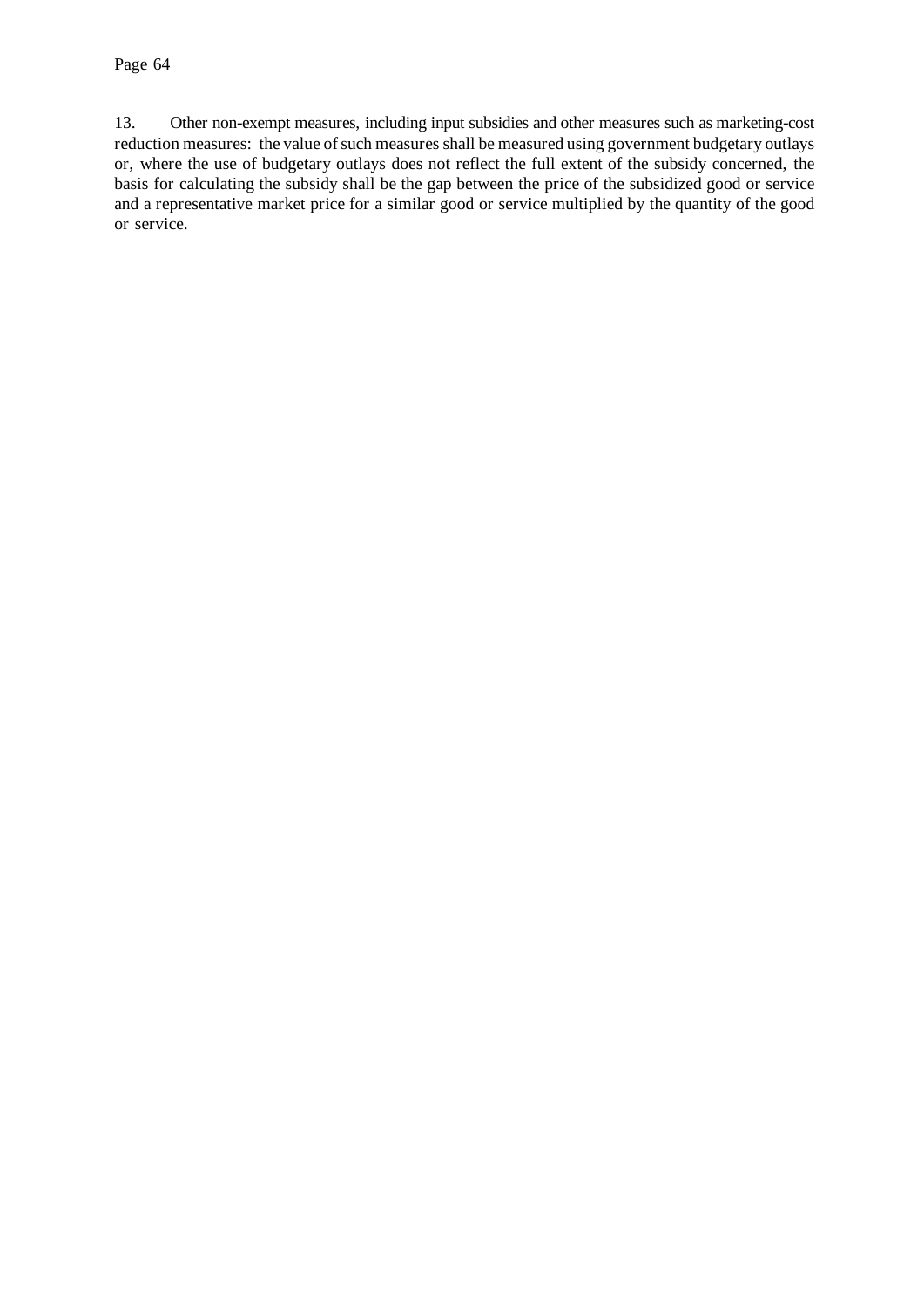# DOMESTIC SUPPORT: CALCULATION OF EQUIVALENT MEASUREMENT OF SUPPORT

1. Subject to the provisions of Article 6, equivalent measurements of support shall be calculated in respect of all basic agricultural products where market price support as defined in Annex 3 exists but for which calculation of this component of the AMS is not practicable. For such products the base level for implementation of the domestic support reduction commitments shall consist of a market price support component expressed in terms of equivalent measurements of support under paragraph 2 below, as well as any non-exempt direct payments and other non-exempt support, which shall be evaluated as provided for under paragraph 3 below. Support at both national and sub-national level shall be included.

2. The equivalent measurements of support provided for in paragraph 1 shall be calculated on a product-specific basis for all basic agricultural products as close as practicable to the point of first sale receiving market price support and for which the calculation of the market price support component ofthe AMS is not practicable. Forthose basic agricultural products, equivalent measurements ofmarket price support shall be made using the applied administered price and the quantity of production eligible to receive that price or, where this is not practicable, on budgetary outlays used to maintain the producer price.

3. Where basic agricultural productsfalling under paragraph 1 are the subject of non-exempt direct payments or any other product-specific subsidy not exempted from the reduction commitment, the basis for equivalent measurements of support concerning these measures shall be calculations as for the corresponding AMS components (specified in paragraphs 10 through 13 of Annex 3).

4. Equivalent measurements of support shall be calculated on the amount of subsidy as close as practicable to the point of first sale of the basic agricultural product concerned. Measures directed at agricultural processors shall be included to the extent that such measures benefit the producers of the basic agricultural products. Specific agricultural levies or fees paid by producers shall reduce the equivalent measurements of support by a corresponding amount.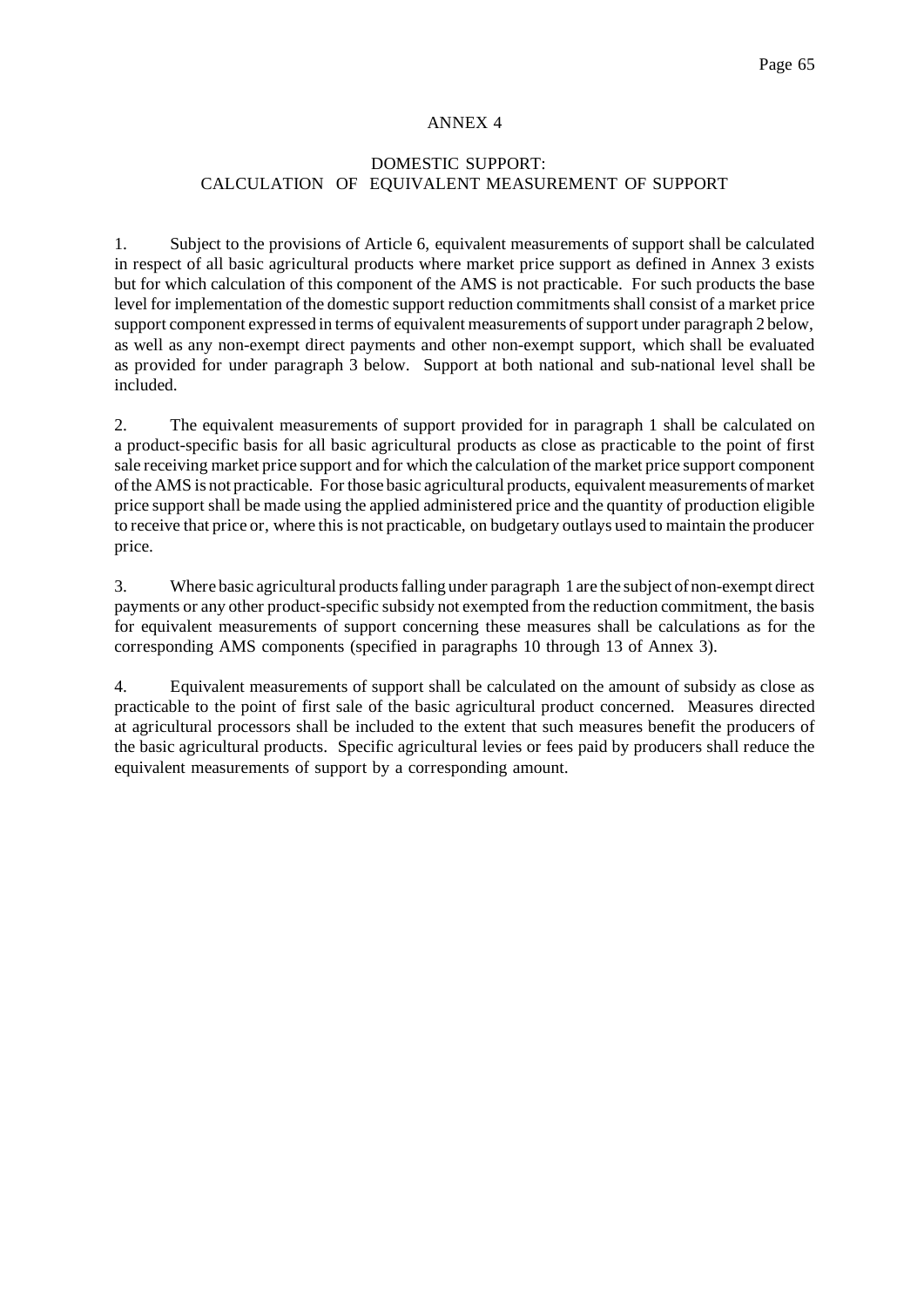### SPECIAL TREATMENT WITH RESPECT TO PARAGRAPH 2 OF ARTICLE 4

### *Section A*

1. The provisions of paragraph 2 of Article 4 shall not apply with effect from the entry into force of the WTO Agreement to any primary agricultural product and its worked and/or prepared products ("designated products") in respect of which the following conditions are complied with (hereinafter referred to as "special treatment"):

- (a) imports of the designated products comprised less than 3 per cent of corresponding domestic consumption in the base period 1986-1988 ("the base period");
- (b) no export subsidies have been provided since the beginning of the base period for the designated products;
- (c) effective production-restricting measures are applied to the primary agricultural product;
- (d) such products are designated with the symbol "ST-Annex 5" in Section I-B of Part I of a Member's Schedule annexed to the Marrakesh Protocol, as being subject to special treatment reflecting factors of non-trade concerns, such as food security and environmental protection; and
- (e) minimum access opportunities in respect of the designated products correspond, as specified in Section I-B of Part I of the Schedule of the Member concerned, to 4 per cent of base period domestic consumption of the designated products from the beginning of the first year of the implementation period and, thereafter, are increased by 0.8 per cent of corresponding domestic consumption in the base period per year for the remainder of the implementation period.

2. At the beginning of any year of the implementation period a Member may cease to apply special treatment in respect of the designated products by complying with the provisions of paragraph 6. In such a case, the Member concerned shall maintain the minimum access opportunities already in effect atsuch time and increase the minimum access opportunities by 0.4 per cent of corresponding domestic consumption in the base period per year for the remainder of the implementation period. Thereafter, the level of minimum access opportunities resulting from this formula in the final year of the implementation period shall be maintained in the Schedule of the Member concerned.

3. Any negotiation on the question of whether there can be a continuation of the special treatment as set out in paragraph 1 after the end of the implementation period shall be completed within the timeframe of the implementation period itself as a part of the negotiations set out in Article 20 of this Agreement, taking into account the factors of non-trade concerns.

4. If it is agreed as a result of the negotiation referred to in paragraph 3 that a Member may continue to apply the special treatment, such Member shall confer additional and acceptable concessions as determined in that negotiation.

5. Where the special treatment is not to be continued at the end of the implementation period, the Member concerned shall implement the provisions of paragraph 6. In such a case, after the end of the implementation period the minimum access opportunities for the designated products shall be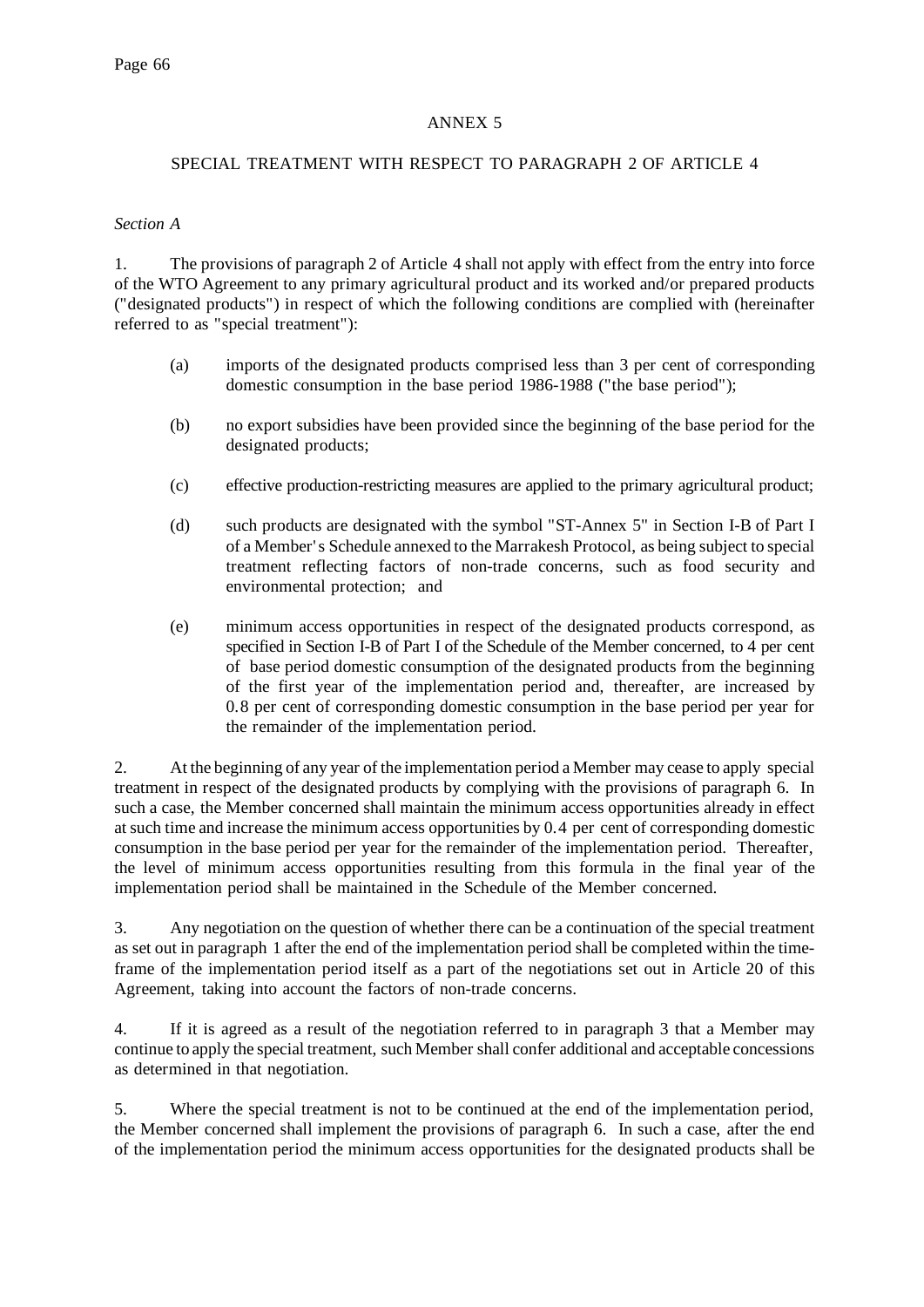maintained at the level of 8 per cent of corresponding domestic consumption in the base period in the Schedule of the Member concerned.

6. Border measures other than ordinary customs duties maintained in respect of the designated products shall become subject to the provisions of paragraph 2 of Article 4 with effect from the beginning of the year in which the special treatment ceases to apply. Such products shall be subject to ordinary customs duties, which shall be bound in the Schedule of the Member concerned and applied, from the beginning of the year in which special treatment ceases and thereafter, at such rates as would have been applicable had a reduction of at least 15 per cent been implemented overthe implementation period in equal annual instalments. These duties shall be established on the basis of tariff equivalents to be calculated in accordance with the guidelines prescribed in the attachment hereto.

### *Section B*

7. The provisions of paragraph 2 of Article 4 shall also not apply with effect from the entry into force of the WTO Agreement to a primary agricultural product that is the predominant staple in the traditional diet of a developing country Member and in respect of which the following conditions, in addition to those specified in paragraph 1(a) through 1(d), as they apply to the products concerned, are complied with:

- (a) minimum access opportunities in respect of the products concerned, as specified in Section I-B of Part I of the Schedule of the developing country Member concerned, correspond to 1 per cent of base period domestic consumption of the products concerned from the beginning of the first year of the implementation period and are increased in equal annual instalments to 2 per cent of corresponding domestic consumption in the base period at the beginning of the fifth year of the implementation period. From the beginning of the sixth year of the implementation period, minimum access opportunities in respect of the products concerned correspond to 2 per cent of corresponding domestic consumption in the base period and are increased in equal annual instalments to 4 per cent of corresponding domestic consumption in the base period until the beginning of the 10th year. Thereafter, the level of minimum access opportunities resulting from this formula in the 10th year shall be maintained in the Schedule of the developing country Member concerned;
- (b) appropriate market access opportunities have been provided for in other products under this Agreement.

8. Any negotiation on the question of whether there can be a continuation of the special treatment as set out in paragraph 7 after the end of the 10th year following the beginning of the implementation period shall be initiated and completed within the time-frame of the 10th year itself following the beginning of the implementation period.

9. If it is agreed as a result of the negotiation referred to in paragraph 8 that a Member may continue to apply the special treatment, such Member shall confer additional and acceptable concessions as determined in that negotiation.

10. In the event that special treatment under paragraph 7 is not to be continued beyond the 10th year following the beginning of the implementation period, the products concerned shall be subject to ordinary customs duties, established on the basis of a tariff equivalent to be calculated in accordance with the guidelines prescribed in the attachment hereto, which shall be bound in the Schedule of the Member concerned. In other respects, the provisions of paragraph 6 shall apply as modified by the relevant special and differential treatment accorded to developing country Members under this Agreement.